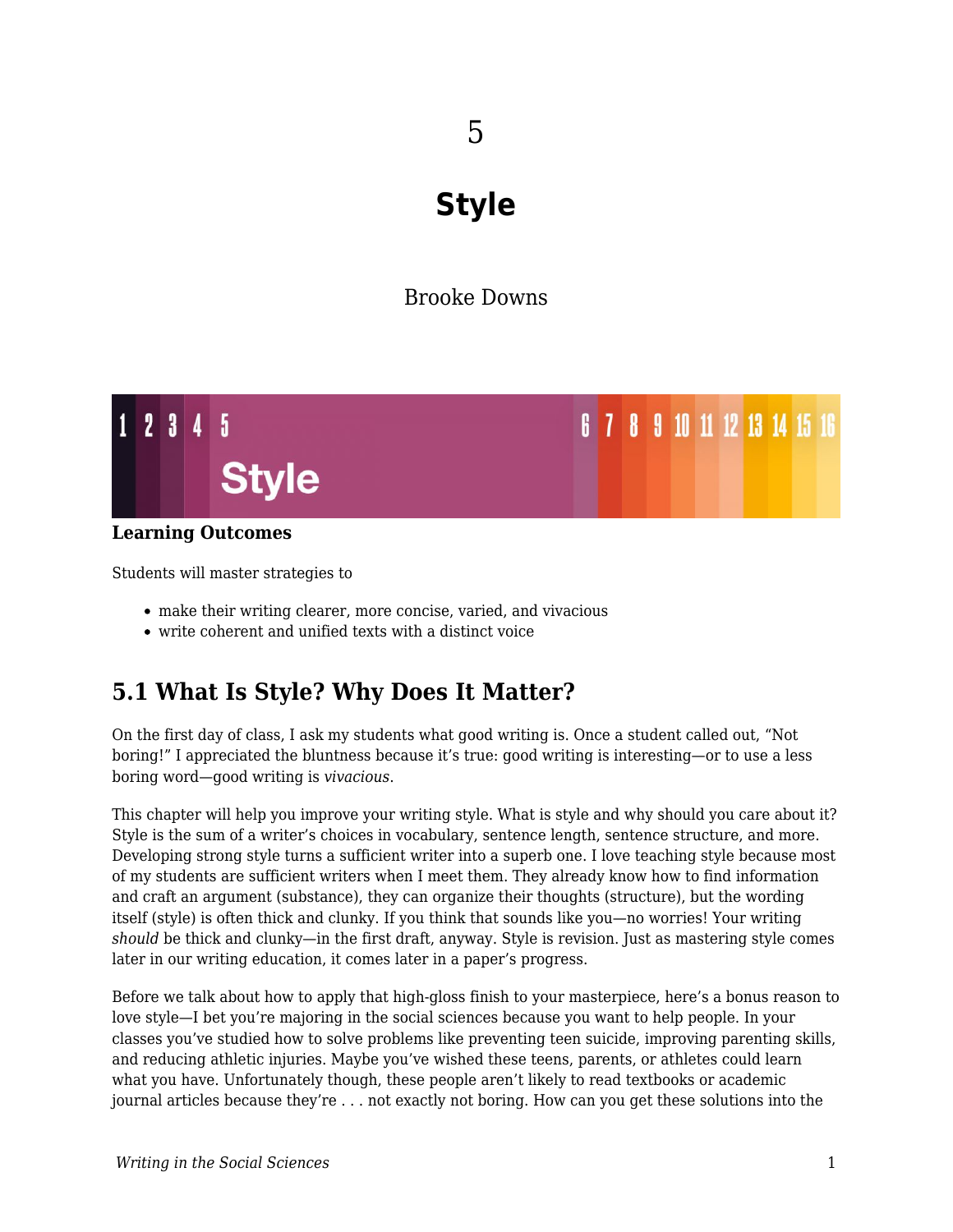hands of the people who need them? The answer is style. A scientist who can transform stacks of dense research into a concoction as clear as oxygen and as gripping as a mystery novel can change the course of history. My proof? We'll meet her at the end of this chapter.

## **5.2 How to Use This Chapter**

This note is more for your instructor than for you, but reading this chapter in one sitting or covering the material in one class period would be a mistake. First, style is a broad concept that concerns everything you are writing this semester. Second, this chapter requires the mastery of skills, not just knowledge. The exercises ask you to rewrite sentences, and sometimes paragraphs, so budget your time accordingly.

This chapter will focus on two principles of style, clarity and vivacity, and several strategies to achieve each. One way to divide the material is to teach clarity early in the semester or during lessons about writing for an academic audience and to teach vivacity later in the semester or during lessons about writing for a general audience.

## **5.3 Clarity**



An old hidden picture puzzle--can you find the silhouettes of the rulers of Europe? [\(Public Domain](https://commons.wikimedia.org/wiki/File:Hidden_silhouettes_of_the_rulers_of_Europe_Met_DP886285.jpg))

Lately I've enjoyed hidden picture puzzles. At first I thought they would be child's play—I mean, I've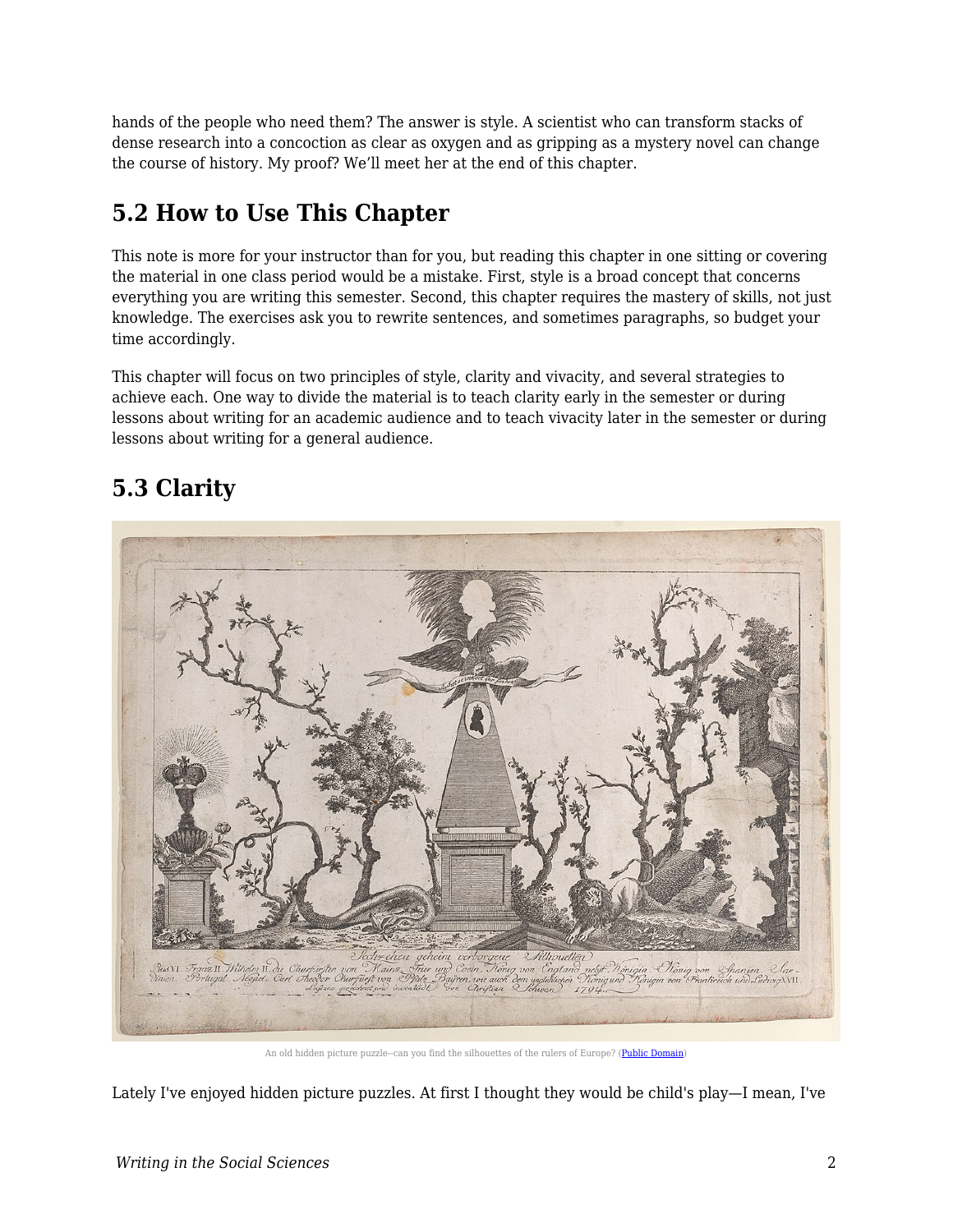known what a banana looks like for some time now. But many are challenging (at least for a word nerd with no spatial skills). As I played, I realized the three qualities that make a hidden picture puzzle hard to crack (which is good) also make a piece of writing hard to read (which is bad). A hidden picture disrupts clarity for the amusement of the viewer, but as writers, we don't want our meaning to be hidden. We want to give our readers a clear picture.

## **Concision**

So what ingredients create a tough hidden picture, and conversely, what strategies create clear writing? First, the puzzle requires you to find about ten objects, but the picture is a complete junk heap—it might depict fifty objects or more. All the clutter makes it difficult to spot the object you need. This relates to the first component of clarity: concision. Unlike a hidden picture puzzle, we don't want unneeded or wordy material to confuse, distract, or slow down the reader.

## **Coherence**

Second, the picture puts objects where you don't expect them to be. If I'm looking for a shoe, I may instinctively look at the ground first because that's where my shoes usually are. Of course, the picture is not real life and tricks me by dangling the shoe from a chandelier. Can't say I've ever put my shoes there. By contrast, we want ideas to be where readers expect them. We want coherence, meaning logical order. For example, research articles often use the IMRAD format (Introduction, Methods, Results, and Discussion). I suppose scientists could try a "MARDI" format or describe their studies in rap lyrics, but those genres wouldn't best help us understand their findings. Furthermore, publishers and readers would wonder why the writers don't seem to grasp the expectations of a research article (Are they not intelligent?) and question their credibility. So save any poetic chaos for creative writing class and keep your social science papers shipshape.

## **Cohesion**

Third, hidden picture puzzles blend and camouflage an object, so even if you see it, you don't recognize it. For example, a blonde's ponytail can look a lot like a banana. We don't want our ideas to have the blurry haze of a hidden picture. Cohesion is all about forging links: you want to glance backward and forward, showing how your second idea connects to your first idea and how the second will connect to the third. Sometimes we're so happy to be done writing the meat of a paragraph we neglect to cap it with a transition. But it's our job, not the reader's, to put the pieces of our paper together. Make sure your writing comes "no assembly required."

To sum up, clarity consists of concision, coherence, and cohesion. To preview the other half of this chapter, vivacity vies for variety and voice. I'm sorry, but alliteration is alluring—which brings me to my final point about clarity. "Clarity trumps everything" (Harrison, 2012, p. 164). It doesn't matter how beautiful or clever (or alliterative) a sentence sounds if your audience doesn't know what it means. Our chief goal as we revise is to make the phrasing clearer. If we can also make it more interesting, so much the better. Clarity is for the brain; vivacity is for the ear—and the heart.

## **5.4 Concision**

Concision means getting the most power from the fewest words (Harrison, 2012). It *doesn't* mean being brief at all costs or neglecting detail (Strunk, 2004). It means every word must be doing work.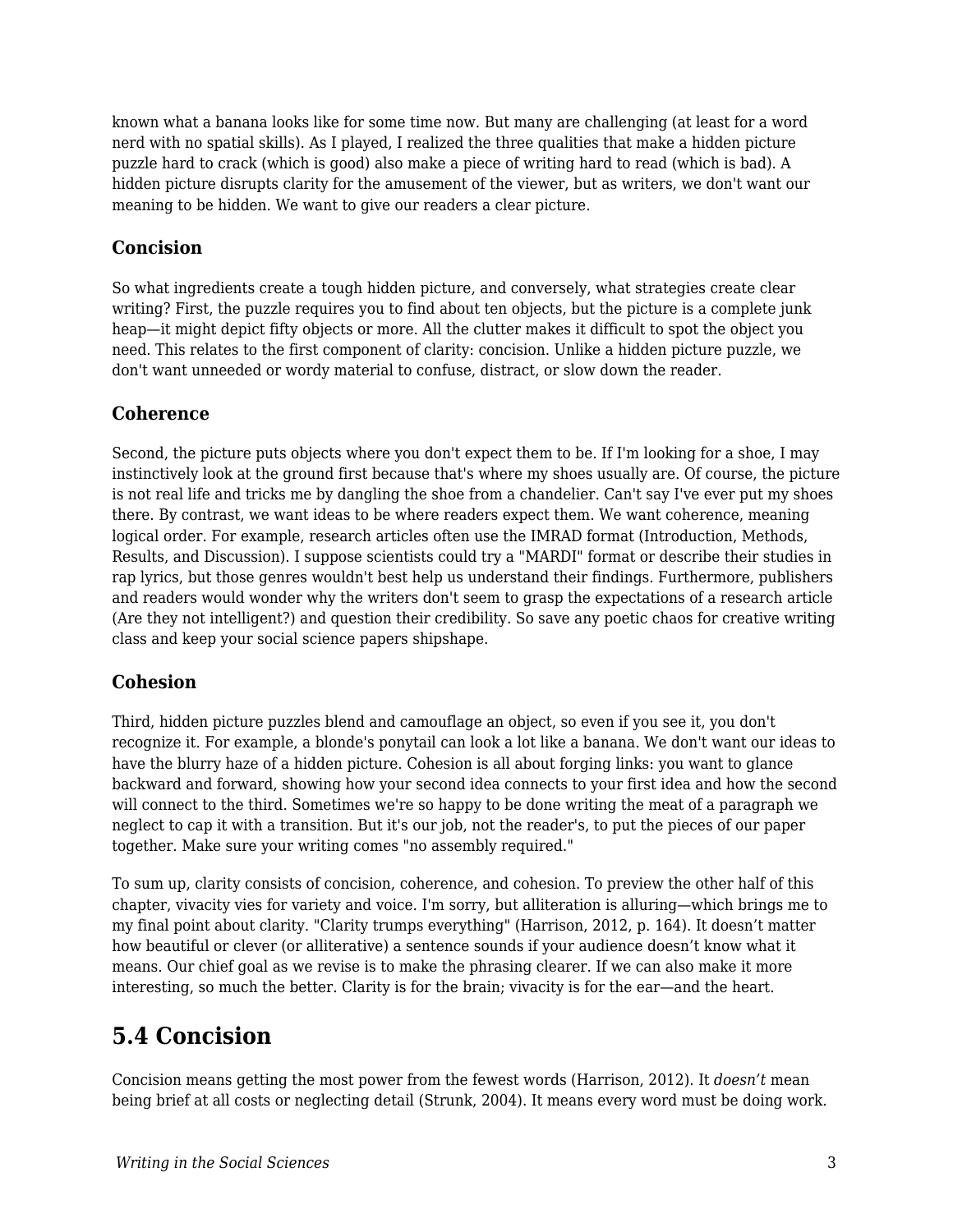Here's a comparison.

Imagine an Apple engineer hands you the latest iphone. You are intrigued because it has not one button but two. "What does this button do?" you ask. "Oh," the engineer mumbles. "It doesn't do anything. We had some plans for it, but they didn't pan out. I guess we should have removed it." You probably feel embarrassed for Apple and use your new iphone to join the internet's mockery of its design flub. The inspiration for this example came from *The Elements of Style*, a writing guide *Time* named one of the best and most influential books. It compares writing to design this way: "A sentence should contain no unnecessary words, a paragraph no unnecessary sentences, for the same reason that a drawing should have no unnecessary lines and a machine no unnecessary parts" (p. 23). The term *composition* can be a synonym for both *design* and *writing*.

So take pride in your writing—aspire to the same standards of artisanship as when you bake a cake, build a robot, or shoot free throws. Now that we've defined concision, let's address some qualms students may have about writing concisely.

## **Complicated ≠ Intelligent**

Many students believe "the more words we use, or the more elaborate our language, the more intelligent we sound" (Fiske, 2006, p. 43). In fact, the opposite is true, as this [Stanford University](https://www.businessinsider.com/use-simple-language-to-sound-smarter-2015-9) [study](https://www.businessinsider.com/use-simple-language-to-sound-smarter-2015-9) found. People who understand their topic can communicate it simply. Remember—"clarity trumps everything" (Harrison, 2012, p. 164). So don't let the desire to sound professional (which is good) end up making you sound dull or murky. This became such a problem in government publications that Congress passed the Plain Writing Act in 2010. Our government even maintains a [website](https://plainlanguage.gov/) about good style. Government employees have won the No Gobbledygook Award with fantastic revisions [like this one](https://www.plainlanguage.gov/examples/awards/award-3/) (scroll down to see it). So concision isn't just wise; it's the law.

## **Don't Inhale the Wordiness Surrounding You**

Once a student doubted concision could be so important when his textbooks, he pointed out, were not concise. Unfortunately that's true—many things we read are models of information more than models of writing. And we tend to imitate what we read, so beware of poor models. Always read critically, whether that's questioning information or the presentation of it.

## **Thoughts Count, Not Word Counts**

Finally, students may inflate their wording because they're thin on material and need to fill a page count. Unconcise writing "makes a little thought go a long way" (Lanham, 1981, 21:41). Here we can see how higher-level writing skills (like research and process) can influence sentence-level skills like concision. Students who have solid substance don't need to be wordy. Students who plan well have time to revise.

Some students hope the teacher won't notice a little padding here, a little padding there. *I* notice. Your English teacher notices. Your teachers in other disciplines notice too, if only subconsciously. The word *concision* may not enter their minds, but if they breeze through your paper (when they must trudge through so many in their grading pile) their supreme gratitude will likely boost your grade.

Now that we've discussed the value of concision, let's look at some wordy sentence patterns and learn how to fix them.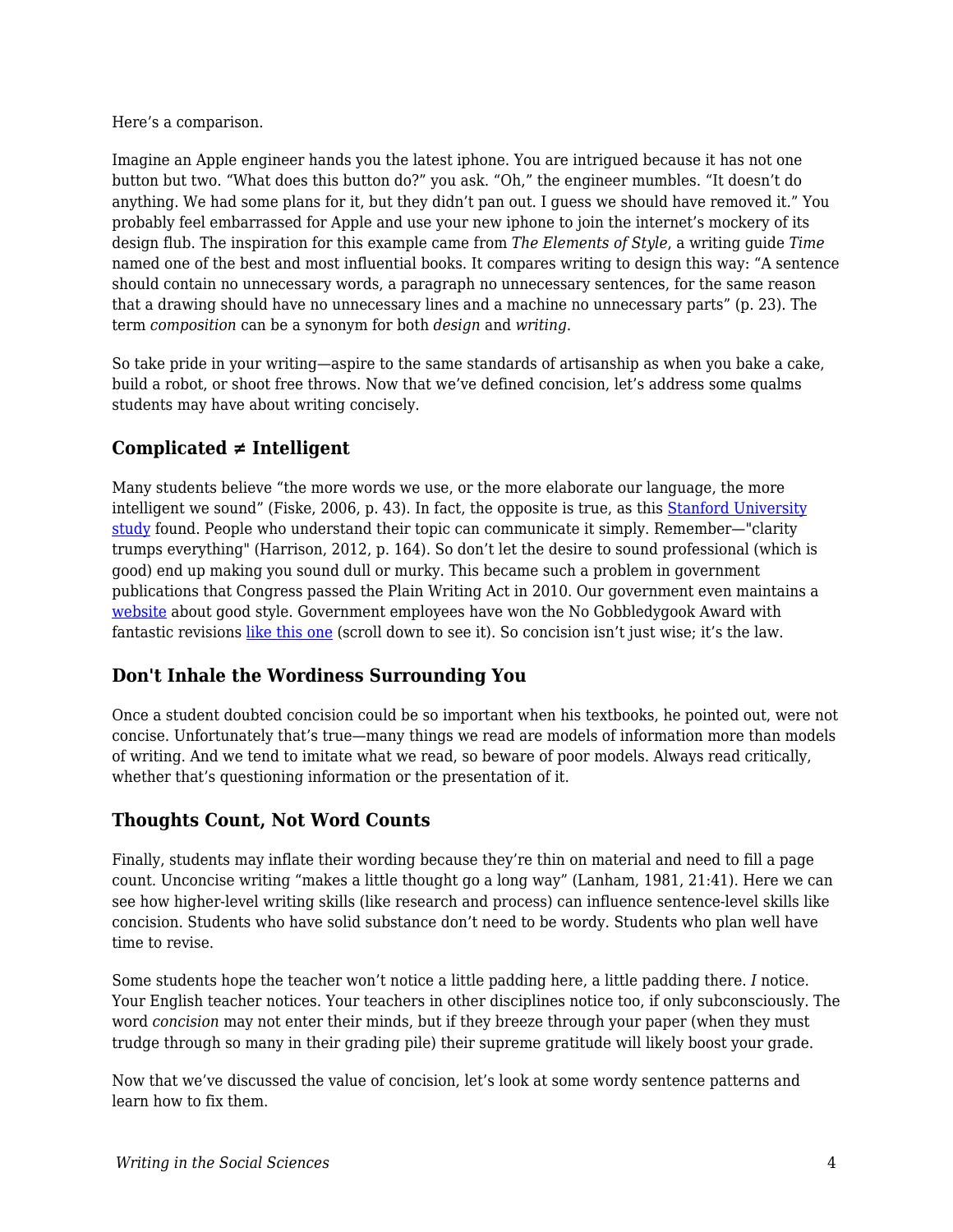### **Wordy Sentence Patterns**

#### **Near Synonyms**

The first type (and the one people are most familiar with) is simple redundancy. The writer uses words that are similar or very much the same. See what I did there? I didn't need to say *similar* and *very much the same*. Try revising this sample on your own:

Many of the concepts and principles early psychology taught have not withstood later research and study.

#### [Show Answer](https://edtechbooks.org/)

Your revision may vary, but I hope you caught both pairs of near synonyms. Now, is there a shade of difference between *concepts* and *principles*? Yes, *concept* sounds like a pure idea while *principle* sounds more like a guideline or even a moral belief. The question is, are these terms different enough to justify asking the reader to process more words? Will the reader sense something is missing if I don't use one? Often the answer depends on context. As for *research* and *study*, they can be synonyms if I mean consuming information. Perhaps *research* is a subset of *study*: *research* implies*study* but *study* doesn't necessarily imply *research.* If my only meaning is scientific experimentation, I would keep *research* and cut *study*. When faced with near synonyms, pick the one that best fulfills your purpose.

Students often use synonyms to round the sentence out by ear. They're afraid of short sentences. Don't be. You'll have plenty of opportunities to write in a variety of sentence lengths. Some wonder if an extra word or two can truly damage a sentence much. One instance often goes unnoticed; the danger is creating unconcise *habits*. An unneeded word in each sentence will soon bloat a paper drastically.

#### **Circumlocution**

The next type is circumlocution, which means *to talk around*. This is using a phrase for which we already have a word. Often, that phrase defines the word itself. My mind once tripped over this sentence (see if you can find the circumlocution):

The researchers quickly identified the problem and what the desired result of fixing it would be.

Why does that last part sound so funny? *The desired result of fixing a problem* sounds like a *solution* to me. In fact, if we looked up *solution* in a dictionary that's roughly what it would say. Now revise this sentence:

In the event that the foundation does not renew our grant, we will not add any new staff in 2020.

#### [Show Answer](https://edtechbooks.org/)

So don't dance around your meaning. Locute; don't circumlocute.

#### **Words Implied by Other Words**

In the case of words implied by other words, the writer has found the right term but tacked on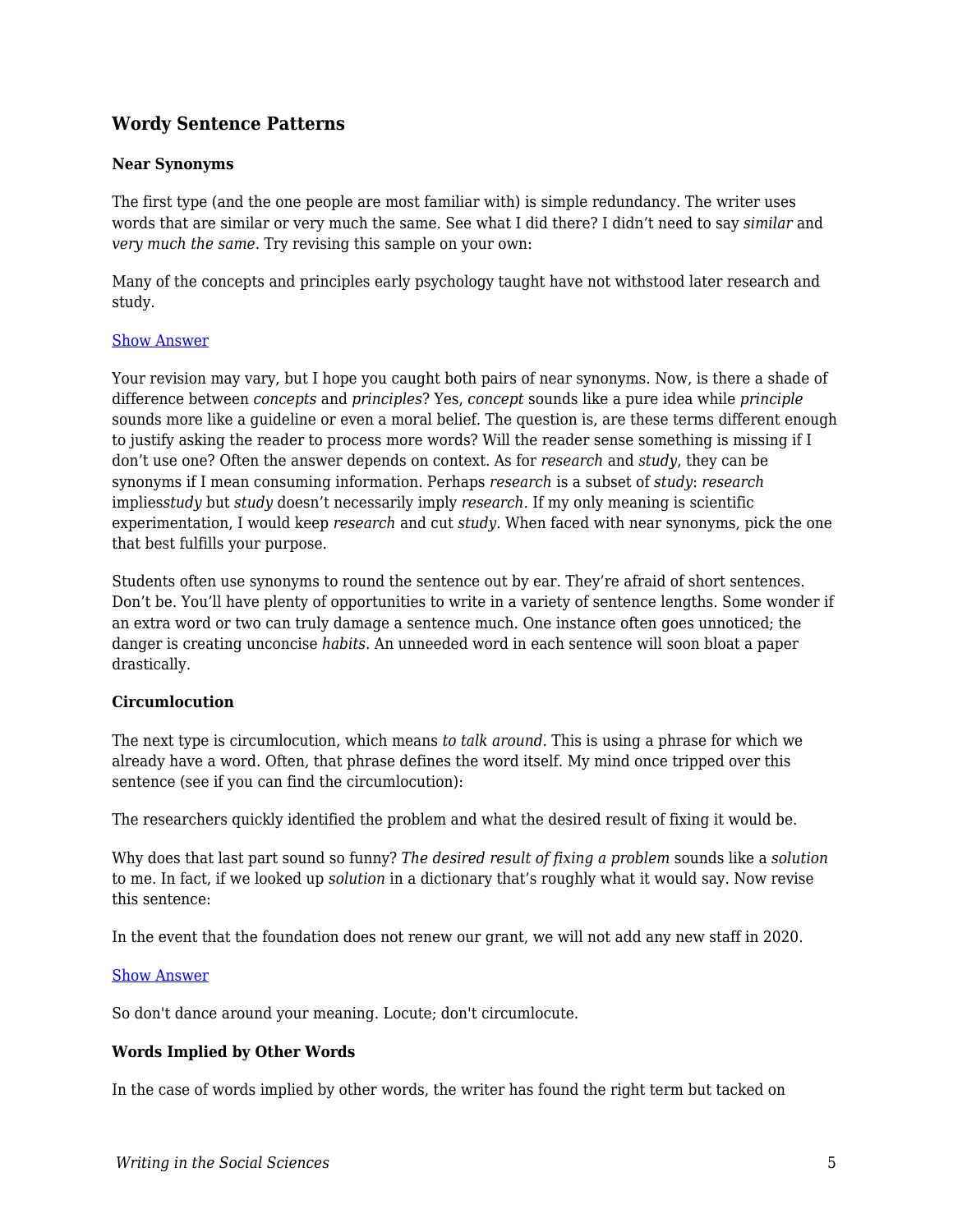unneeded specifiers. Take a look at this example:

Laurel, one of my fellow classmates, combined the hydrogen peroxide and potassium iodide together (Fiske, 2006, p. 107).

Can we combine the materials separately? No, by definition *combine* means together, so we can cut *together*. We can also use the singular *classmate* to imply *one of*. Is it possible to have an *un*fellow classmate? Well, that sends my sarcastic imagination spiraling in all sorts of directions, but that's probably not the writer's intention. So here's the revision:

My classmate Laurel combined the hydrogen peroxide and potassium iodide (Fiske, 2006, p. 107).

Some students even cut *My classmate*. Again, context should dictate that decision. Does the reader need to know Laurel is a classmate? That will depend on if we're writing a lab report (then probably not) or a blog post to interest parents in trying chemistry experiments with their children (then why not?). Now remove the implied words in this sentence:

My friends and I decided that the Cannon Center is where we would dine on one particular night.

#### [Show Answer](https://edtechbooks.org/)

You may have noticed the original sentence wasn't long or unclear. If spoken, it wouldn't strike you as rambling. Since conversations are impromptu and writing can be revised, the standard of concision in print is much higher.

The first three strategies treated the word level. The next three eliminate weak sentence structures. Doing so will automatically make them more vivacious.

#### **Smothered Verbs**

*Smothered verbs* is a friendlier term for *nominalization*—meaning to turn into a noun. Most words can take several parts of speech:

The crew *completed* the building four days early. (verb) The building was *completely* finished four days early. (adverb) The *completed* building was four days early. (adjective) The building was brought to *completion* four days early. (noun)

Each example stresses a different component. The first highlights the crew's action while the second emphasizes completeness (a nominalization from the adjective *complete*) with the doubled *completely finished*. As is usually the case, our verb form here is probably the best while the noun form is probably the worst. Other considerations being equal, use the verb form.

I see a lot of nominalized verbs in this sentence:

Colleges now have an understanding that yearly tuition increases are impossible because of strong parental resistance to the soaring cost of higher education (Williams, 2010, p. 40).

Smothered verbs get ridiculous quickly. For some reason, we're not allowed to *understand*—we have to *have an understanding*. *Resist* isn't good enough either, but *resistance of* is. It sounds pompous and pointless, not professional. How about this instead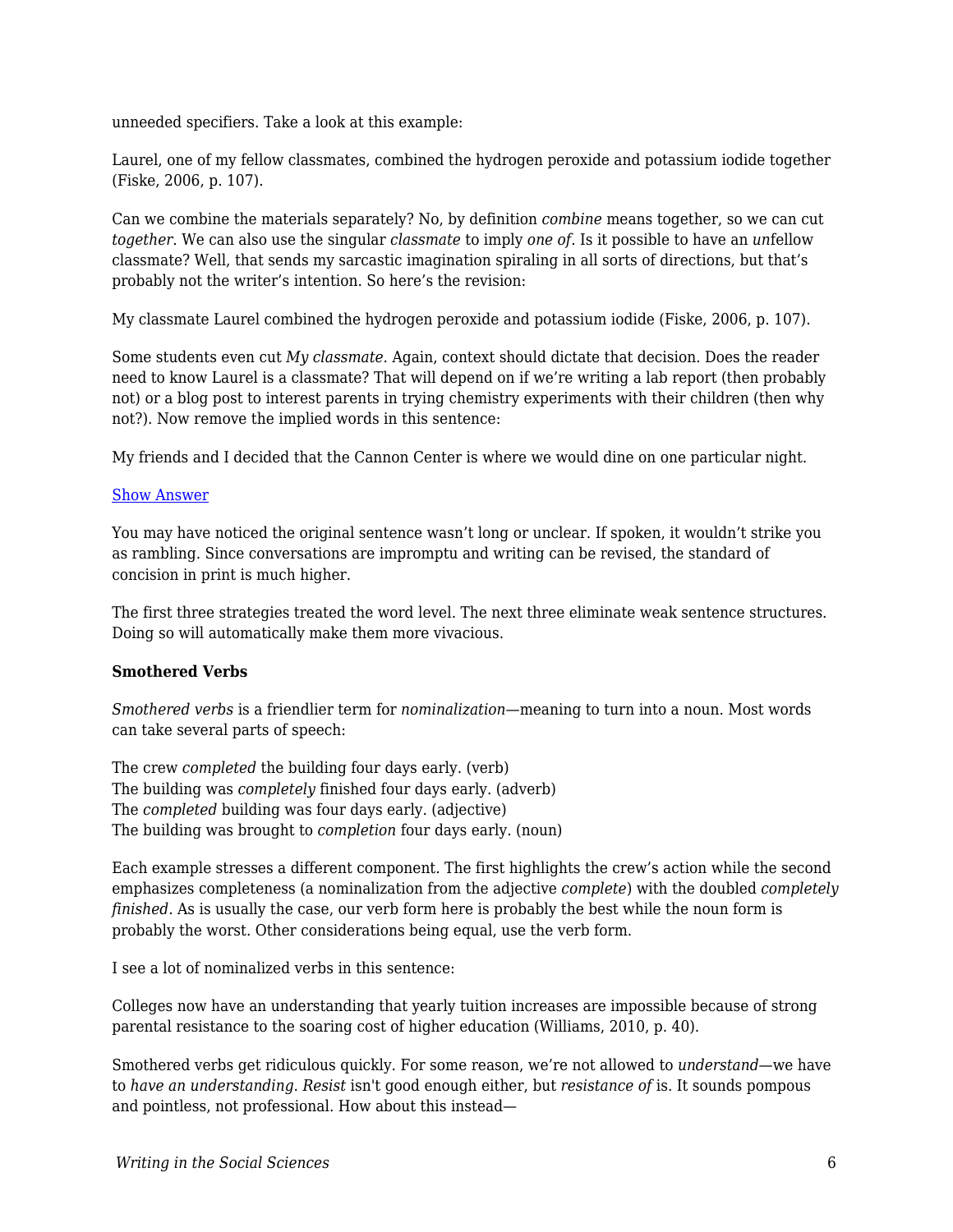Colleges understand they cannot increase tuition yearly because parents resist (Williams, 2010, p. 40).

You can keep *the soaring cost of higher education* if you want, but I resisted it. In this sentence, turn as many nouns as you can into verbs:

With the recent reintroduction of gray wolves to Yellowstone, helpful changes in the ecosystem have occurred, such as a decrease in the elk population, changes in the plant life, and overall the restoration of the natural ecosystem.

#### [Show Answer](https://edtechbooks.org/)

Whoa—that sentence became much shorter and clearer by using verbs (and more specific ones). Beware of generic verbs like *change* and *affect*. *I affected my sister today* sounds wacko. Worse, you could use the nominalization *I had an effect on my sister today*. A normal person would get to the point by saying *I cheered up my sister today* or *I annoyed my sister today*.

The following sentence doesn't sound wacko, but it should:

Excessive media consumption affects language development.

Um, how? Not good, I'm guessing? Understandably, studies often use *affect* because researchers don't yet know how their variables interact. You, however, know the conclusion and can use a dynamic verb. "Plus and minus" verbs work well, such as *increases*/*decreases* or *helps*/*hinders*. We could rephrase to—

Excessive media consumption slows language development.

Without such a verb, we'll need another sentence:

Excessive media consumption affects language development. Children do not progress as quickly.

Speed up this tentative momentum with precise verbs. Don't smother them. Now watch this video to solidify your anti-smothering skills: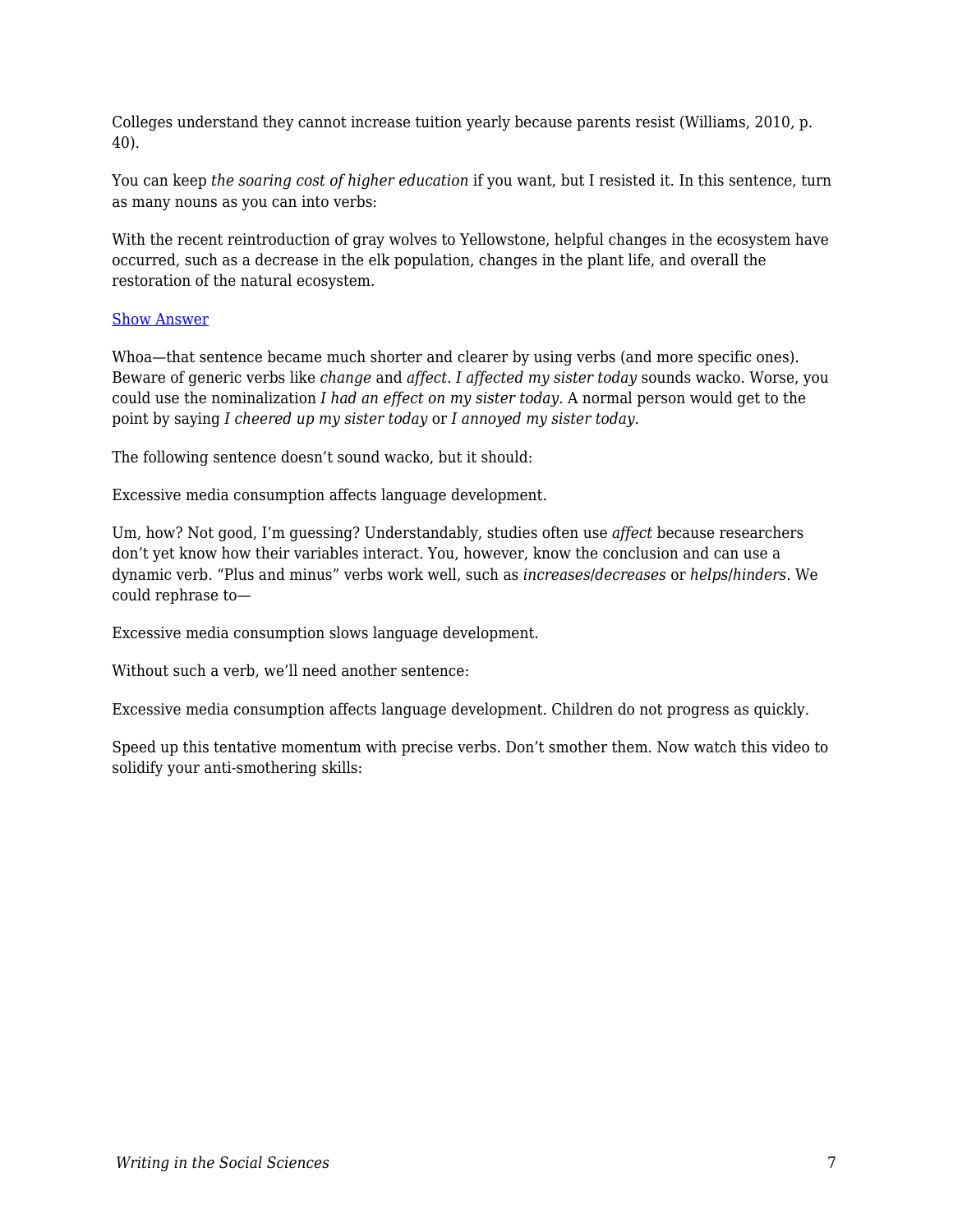

[Watch on YouTube https://edtechbooks.org/-zhk](https://www.youtube.com/embed/82MHOBvovmo?autoplay=1&rel=0&showinfo=0&modestbranding=1)

https://youtu.be/82MHOBvovmo

#### **Too Many "To Be" Verbs**

First, I need to give props to my colleague Julie Haupt for contributing this section. One trap that can slow the pace of writing or weaken sentences can be the overuse of the pesky "to be" verbs. Though these words have a place in your writing, overusing them can stifle your writing and leave it flat or unclear. To be verbs include any form of the word be. Here's a list of all the to be verbs:

Be Was Is Were

Am Been

Are Being

Think about it: When you say that your subject "is" something, all you're really telling your audience is that the subject exists. It simply is. That's a pretty obvious and unnecessary statement most of the time. Using be verbs isn't a crime, but replacing be verbs with stronger, more specific verbs will add depth and variety to your writing.

You'll solve half of your to be verb problems by fixing any weak subjects that you have, which we have just discussed. Spotting other to be verbs that you can replace with a more vibrant choice may be harder, but with a little practice, you'll start noticing these to be verbs all over the place!

Let's take a look at an example.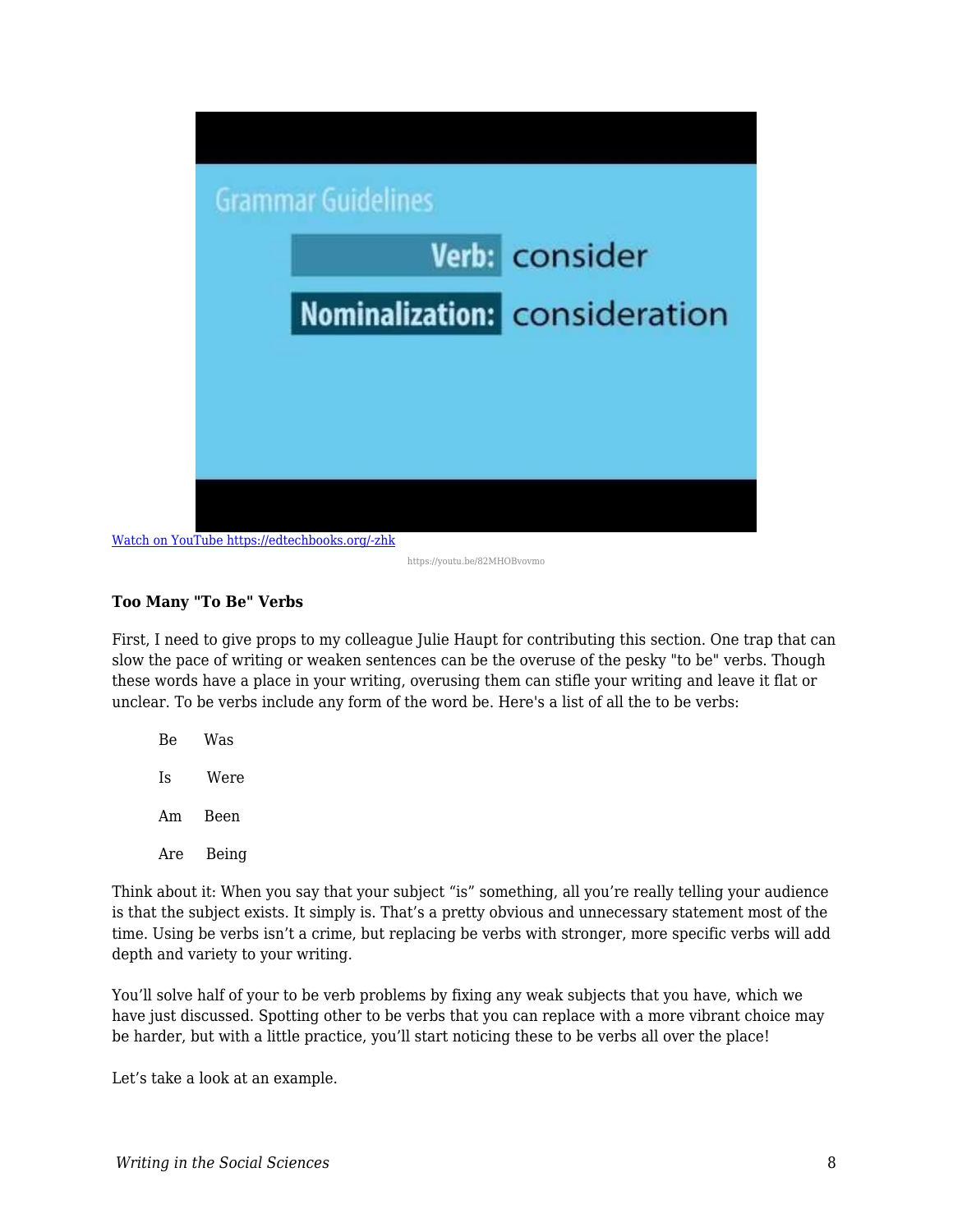**No:** Budgeting is an important way to be financially responsible.

Now, you've probably already noticed that this sentence doesn't have a weak there or it subject. However, we've still tied our subject to a weak to be verb, "is," that only states a simple, obvious fact. Not only that, but another to be verb, "be," comes later on in the sentence.

We can improve this sentence to make it a little more lively in a few different ways depending on what we want to emphasize. Look at the more descriptive use of the verbs (highlighted in red) in these sentences:

Yes: You can become more financially responsible by budgeting.

**Yes:** Budgeting allows couples and families to remain financially responsible.

Yes: When families budget consistently, they learn to take responsibility for their finances.

Each of these solutions has a slightly different emphasis, but they all convey the same general message without using any to be verbs. Notice as well how all of these sentences encourage a deeper thought than the original sentence. Rather than just stating an obvious fact, these three other sentences make a connection between a specific action and a desirable outcome.

Here's another example with some potential solutions:

**No:** Exercising is the best antidepressant, so many health professionals say.

Yes: Many health professionals advocate for exercise as an effective antidepressant.

Yes: Many health professionals agree that exercise can alleviate some depressive symptoms more effectively than some antidepressant medication.

Again, these potential solutions emphasize different parts of the original ideas, but that's the beauty of using strong, vibrant verbs; your meaning can instantly become clearer and gain more depth. You'll find that you start saying a lot more with fewer words as you pair strong subjects with strong verbs. To see some ideas of more vibrant verbs that can better articulate your ideas, check out this [list](https://marriottschool.byu.edu/internships/resumes/action-verbs/) of "action verbs" provided by BYU's Marriott school.

Indoor plumbing is a commodity that many of us take for granted and is still spreading to third-world countries in places like Africa and Asia.

#### [Show Answer](https://edtechbooks.org/)

#### **Verbs Too Far From Subjects**

Again, thanks to Julie Haupt for this section. Strong subjects and verbs might not do very much for you if you don't place them where they can work together. Subjects and verbs communicate clearest when they sit close together in a sentence, and leaving interruptions between them can add confusion and introduce clumsy wording.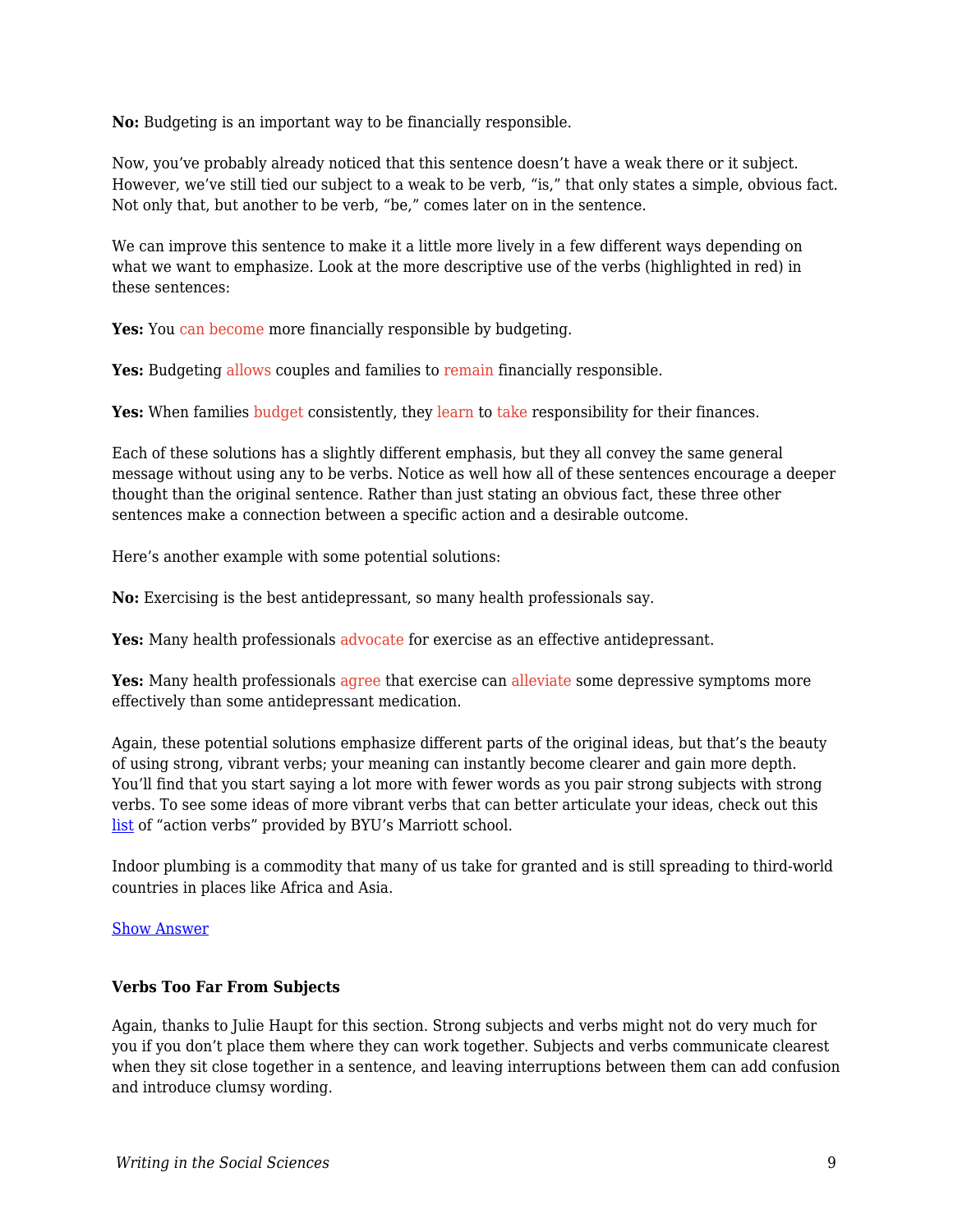When possible, avoid letting long phrases interrupt the flow of your sentence by placing them between your main subject and your main verb. These interruptions between your subject and verb usually appear after helping words like if, because, and while. You might remember that these helping words are also known as **subordinate conjunctions**. Here's an example of this kind of an unnecessary interruption in the vicinity of the verb and its subject:

**No:** Some families, because they gather each night for family dinner, grow closer together.

In essence, these interrupting phrases make your readers mentally hold their breath until they finally get to the verb, "grow." Simply moving this detour before or after the subject-verb pairing can help your readers get to the point of your sentence faster as in this revised sentence:

**Yes:** Some families grow closer together because they gather each night for family dinner.

When you rearrange your sentences like this, take extra care that you haven't accidentally created a misplaced modifier (see chapter  $4$ ). You may also need to reword a sentence somewhat if you're having trouble moving the interrupter elsewhere in the sentence.

Although keeping your subject and verb close will usually strengthen your writing, it is not a hard and fast rule. In fact, on occasion, you might find that an interruption between your subject and verb is the best way to write your sentence to add some important emphasis. Even then, keep these interruptions as short as possible so your readers can process your sentence easily.

Yes: Kind actions, when motivated by charity, bless others lives.

In this example, the interrupting phrase was short and helps to emphasize a key element of the meaning of the sentence. As you might imagine, the principle of keeping subjects and verbs close is particularly important when sentences get long and sometimes complicated. Let's look at a final example.

**No:** Competition, although it can be very motivating and invigorating for many individuals, can also bring contention among even the closest of friends.

Here, we see an interruption that can easily be moved elsewhere in the sentence and will help the reader to process the sentence faster.

**Yes:** Although competition can be very motivating and invigorating for many individuals, it can also bring contention among even the closest of friends.

**Yes:** Competition can bring contention among even the closest of friends, although it can also be very motivating and invigorating for many individuals.

You can review the principle of keeping subjects and verbs close with this short video: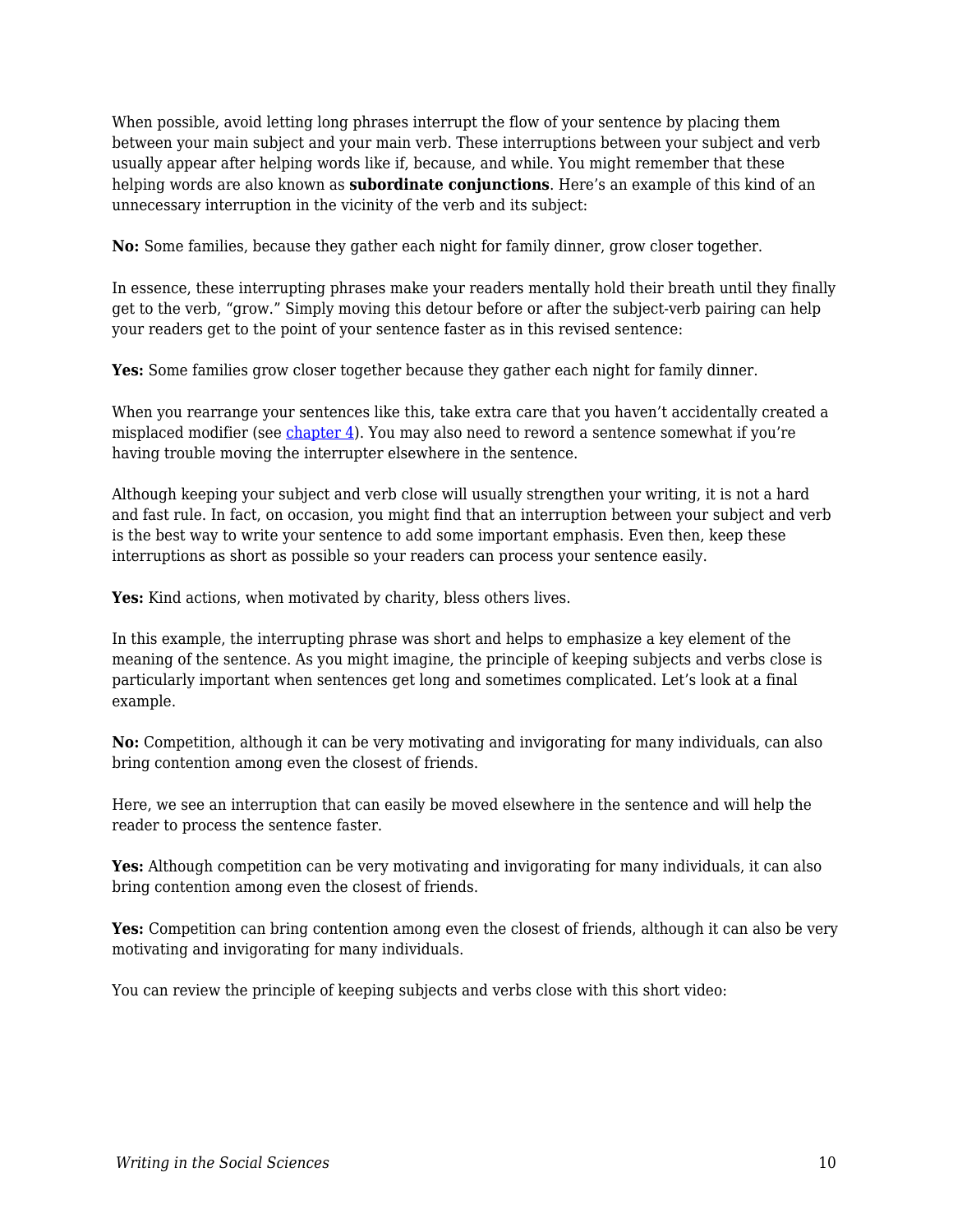

[https://youtu.be/oHA7hu9WeXsCaption](https://youtu.be/oHA7hu9WeXs)

Staying organized, which is not always an easy task considering the demanding nature of the principle, is not my cousin's best attribute.

#### [Show Answer](https://edtechbooks.org/)

#### **Passive Voice**

Passive voice sentences tend to be longer, dryer, and harder to understand. The most typical sentence structure is subject/object/verb:

#### Dean kicked the ball.

This is active voice. Passive voice arranges it object/verb/subject:

The ball was kicked by Dean.

That's a formula for recognizing passive voice:

"To be" verb + past tense verb + "by" subject.

Use active voice as much as possible. To change passive voice into active voice, set the subject where it belongs—in the driver's seat since it's driving the sentence.

Original: Since one of the best libraries in the country is owned by our university, a library science program should be started.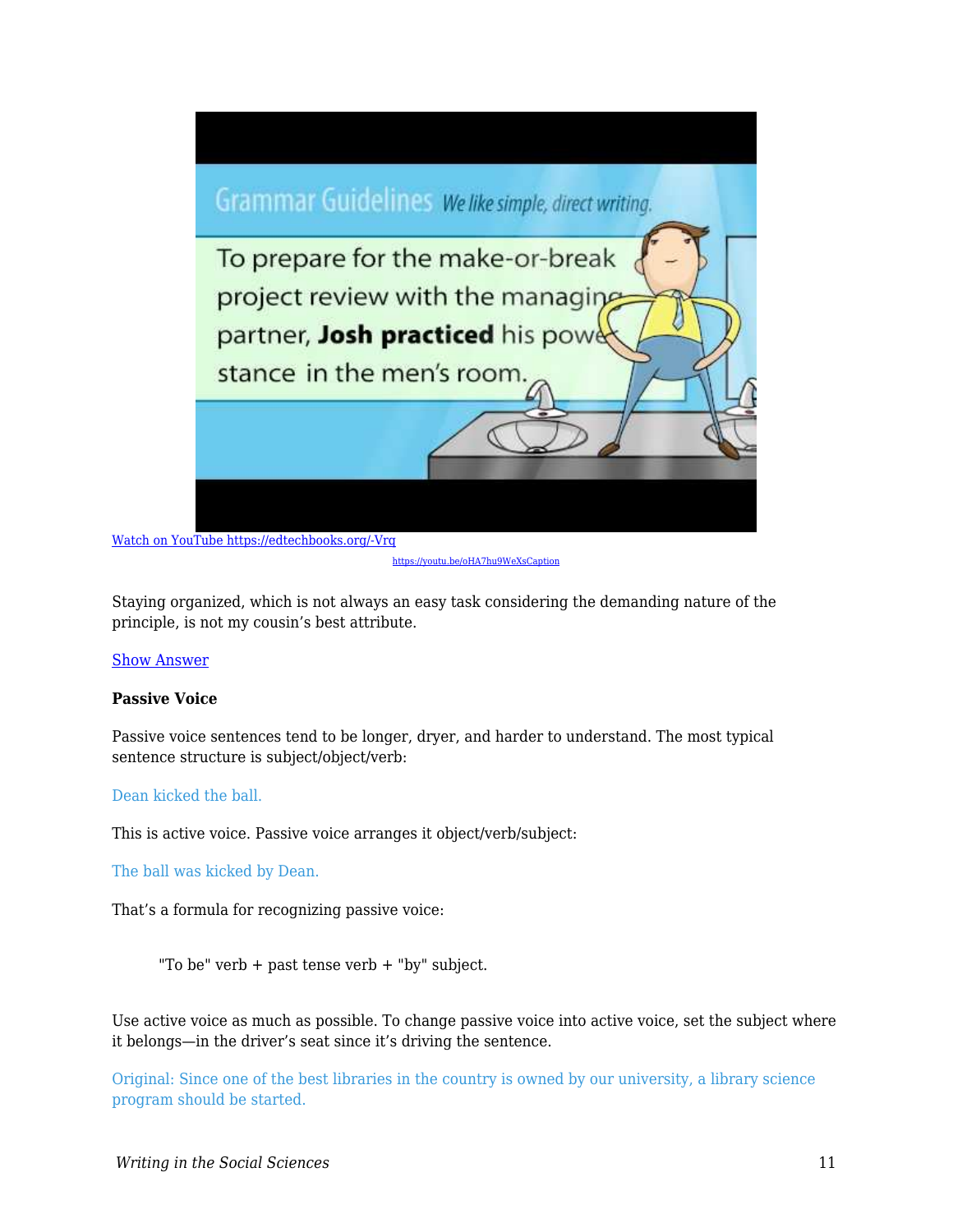Revision: Since our university owns one of the best libraries in the country, it should start a library science program.

Try improving this sentence:

Many violations of this policy have been committed by these employees.

#### [Show Answer](https://edtechbooks.org/)

Sometimes fixing passive voice is trickier because the subject of the sentence is missing; it's implied instead. To fix these, ask *Who is doing the action of the sentence? Who is using the verb?*

Original: The woman was questioned for two hours before being arrested.

Revision: Police questioned the woman for two hours before arresting her.

The first sentence would be okay if the writer wants to focus on the woman (we'll discuss this more soon). Rephrase the following sentence on your own. It explains campus meal plans but hides the true subject. Can you find it?

The money to be used must be spent by the end of the semester or the remaining amount will be forfeited.

#### [Show Answer](https://edtechbooks.org/)

To review active vs. passive voice, watch this video:



[Watch on YouTube https://edtechbooks.org/-fIqI](https://www.youtube.com/embed/yLcIIV31_eU?autoplay=1&rel=0&showinfo=0&modestbranding=1)

**[Caption](https://youtu.be/yLcIIV31_eU)**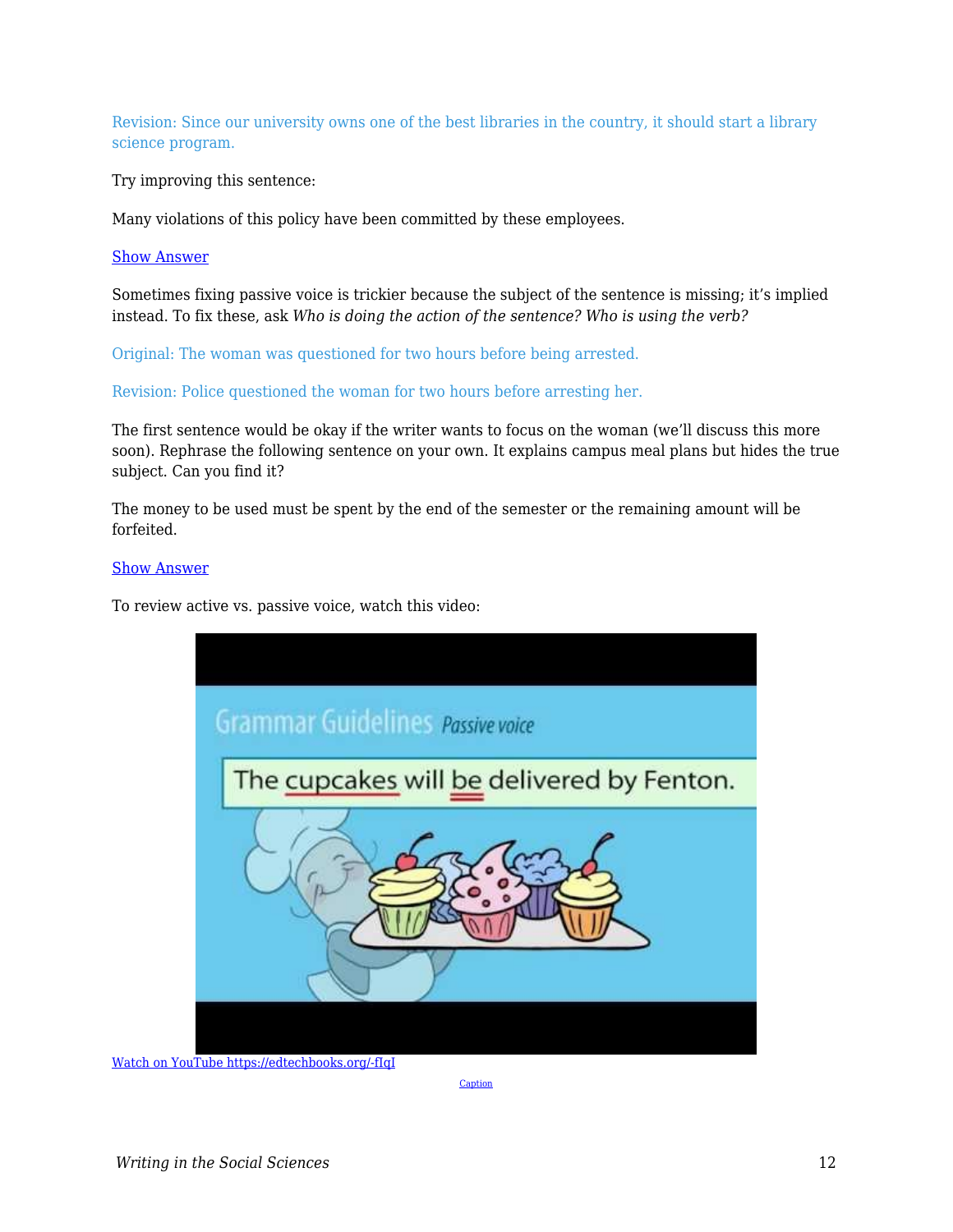Sometimes the passive voice is appropriate when the subject is unknown or less important than the object. Let's say I'm a 1960s journalist reporting on the assassination of President John F. Kennedy. My first headline might say *Three Gunshots Fired at JFK.* It's passive, but perhaps I don't yet have the shooter's name. Even if I did, the president is arguably more important. By the same principle, *JFK Pronounced Dead* would be better than *Dr. Clark Pronounces JFK Dead.*

In years past, studies have used this form of the passive voice to describe methods: *Pairs of five-yearolds were observed*. However, APA Style now [permits and even encourages authors to refer to](https://owl.purdue.edu/owl/research_and_citation/apa_style/apa_formatting_and_style_guide/apa_stylistics_basics.html) [themselves](https://owl.purdue.edu/owl/research_and_citation/apa_style/apa_formatting_and_style_guide/apa_stylistics_basics.html) as *I* or *We*: *We observed pairs of five-year-olds* or *From the data I have concluded . . .*



Here's a great video to explain how to decide if passive voice is appropriate:

https://youtu.be/WzHHYpq0aYs

So for the most part, stay active! And don't allow yourself to be weighed down by the passive voice. Or rather, don't let the passive voice weigh you down.

#### **False Starts**

A false start is the opposite of making a good first impression. The opening phrase of the sentence says nothing, creating what scholar Richard Lanham calls a slow wind-up. (He made a brilliant style video called *[Revising Prose](https://www.youtube.com/watch?v=YpRnAJuy-Ck)*. Perhaps your teacher would let you view it in class). One kind of false start is the "blah blah is that" opening (also Lanham's term). Here's a sample:

It is clear that only a huge tax increase will make the program feasible.

This snarky guy calls this saying you're saying something.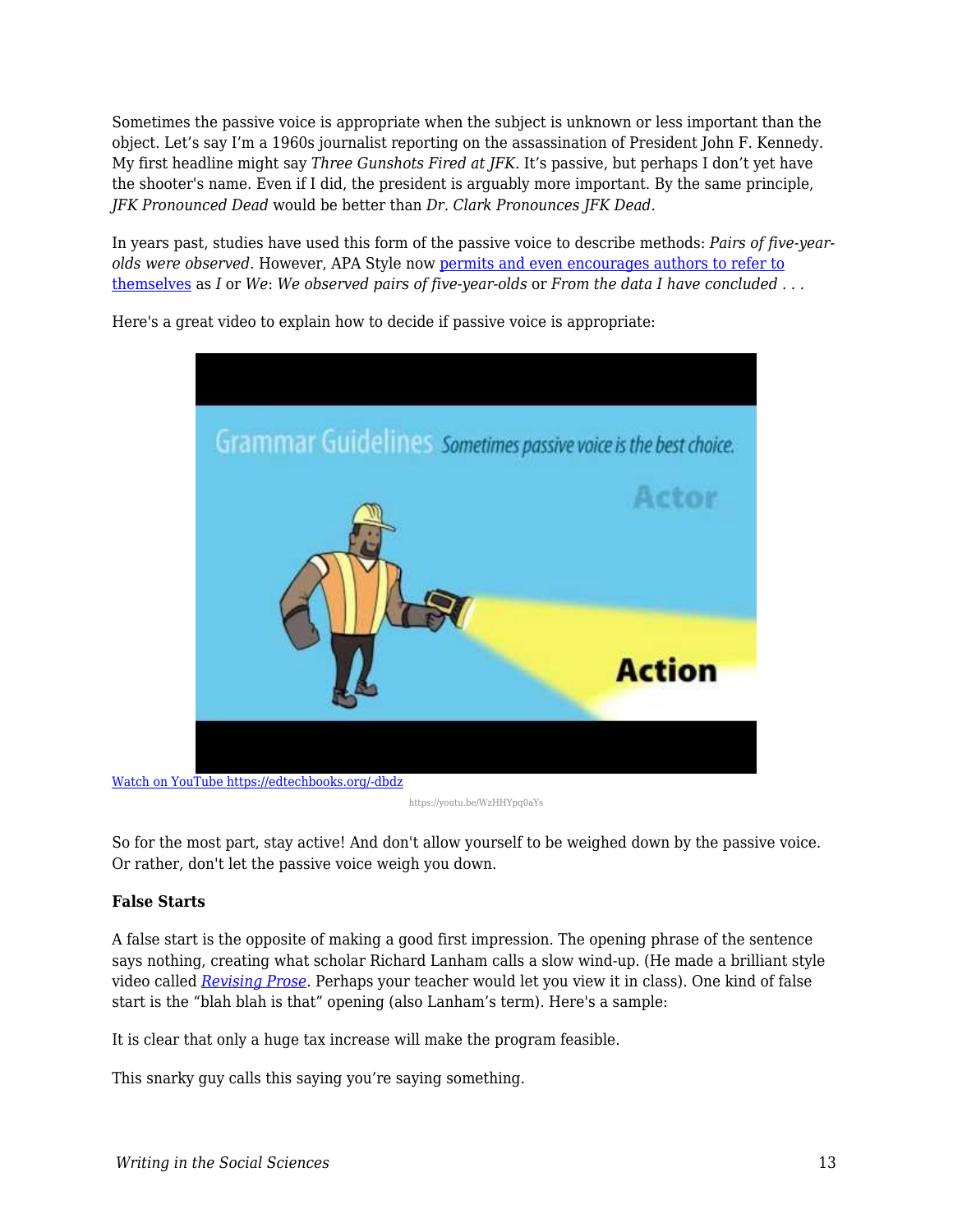

[Watch on YouTube https://edtechbooks.org/-DbvF](https://www.youtube.com/embed/cqRhnwl5y4I?autoplay=1&rel=0&showinfo=0&modestbranding=1)

[https://open.byu.edu/-LLFR](https://edtechbooks.org/writing/%20https:/youtu.be/cqRhnwl5y4I)

The technical term for saying you're saying something is metadiscourse. Some types of metadiscourse are helpful like using transition words and phrases to smooth out your writing. However, metadiscourse can easily become a false start when it's redundant or used as a filler. These sentences are easy to revise—just chop off the beginning:

Only a huge tax increase will make the program feasible.

The other type of false start usually begins with the phrases *It is*, *There is*, or *There are*. Can you identify the subject and verb of this sentence?

There was a fight between Curtis and Miles at the basketball game last Saturday.

Many students guess the subject is *Curtis and Miles* and the verb is *fight*. That's not correct, but it should be. The answer is actually *There was*. Wow—that's about the least specific, least vivacious subject-verb combo possible. Some call these openers dummy subjects and verbs since they shunt the true subject and verb later in the sentence. To revise, pull the true subject and verb up:

Curtis and Miles fought at the basketball game last Saturday.

Now reword this sentence:

There are a lot of articles for the committee to read before the budget review.

#### [Show Answer](https://edtechbooks.org/)

As with the passive voice, sometimes the subject of a false start is missing. Who is doing the action in this sentence?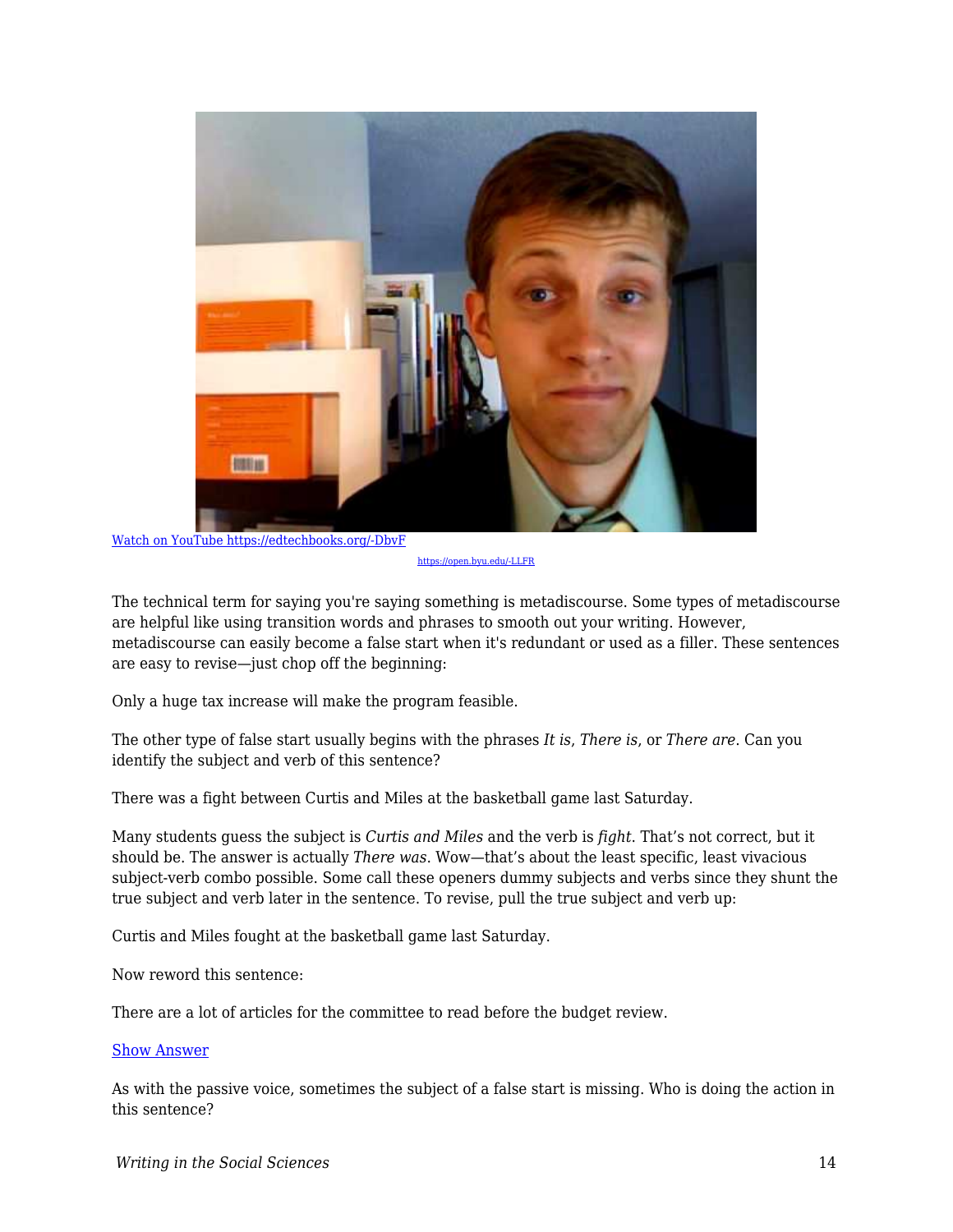There has been a change in the graduation requirements for Exercise Science majors.

Well, the administration or department probably did the actual changing:

The department has changed the graduation requirements for Exercise Science majors.

If you wanted to emphasize the change itself, perhaps the original sentence is okay. If you wanted to emphasize the consequences for students, you could say this:

Exercise Science majors have new graduation requirements.

Infer a subject for this sentence and adjust it accordingly:

There can be considerable controversy about the appropriate amount of homework for middle schoolers.

#### [Show Answer](https://edtechbooks.org/)

I'm guessing we use false starts as a formula to get drafting. Don't know how to start a sentence? *There is* is there for you. False starts are fine in a first draft, but be sure to clean them up for the final. If false starts are a habit for you, use the search function (Control  $+ F$ ) to locate instances of *There are*, *There was*, *There can, There would*, etc. Try this trick for finding any phrase you overuse. False start constructions can also begin a phrase, so don't let them slip by in the middle of a sentence:

*Even if we finish manufacturing the product this month, there is a lot of testing to complete before we can release it*.

Watch this video to learn how to get rid of "There is"-type false starts: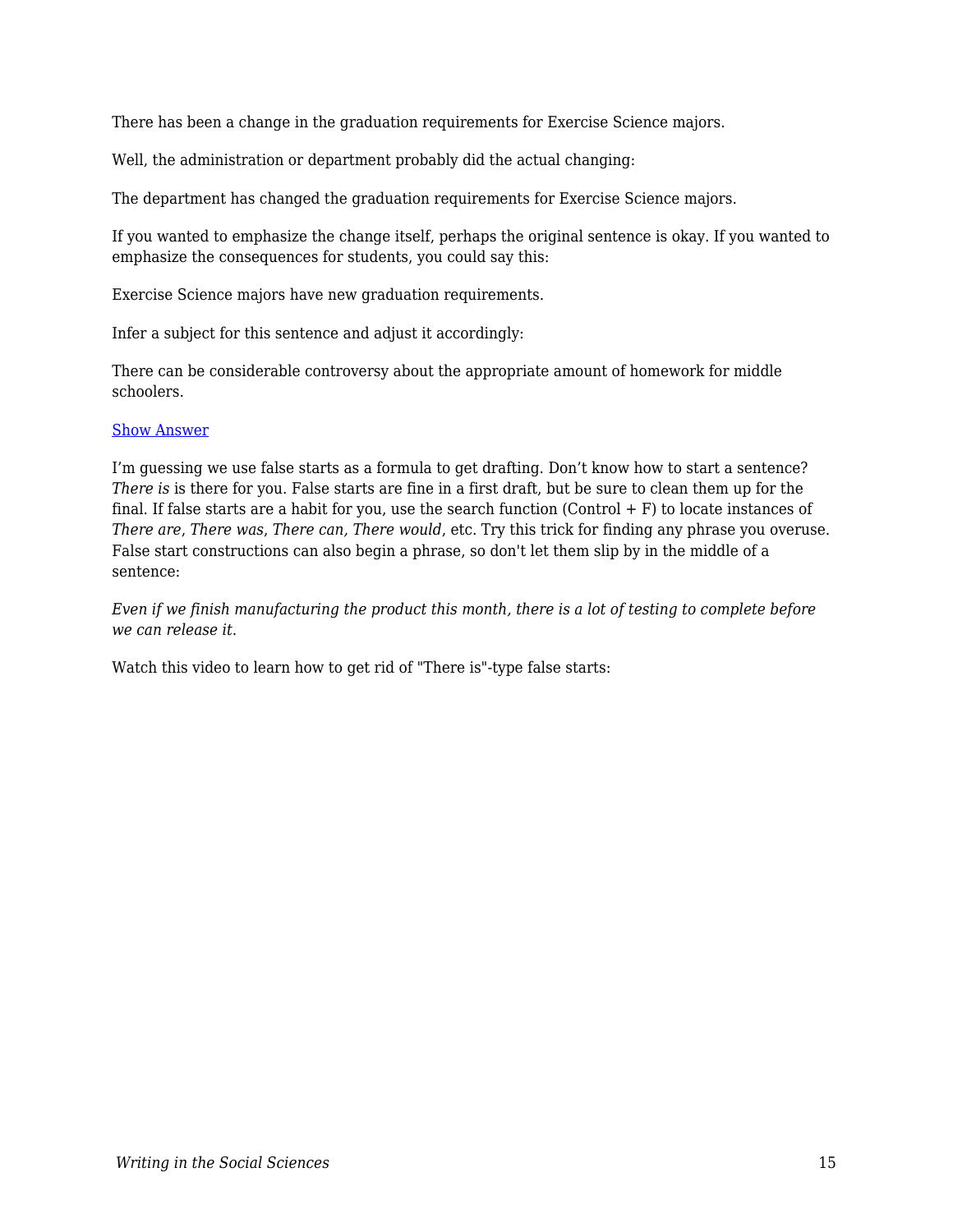

[Watch on YouTube https://edtechbooks.org/-FxW](https://www.youtube.com/embed/eWBohA7uiBA?autoplay=1&rel=0&showinfo=0&modestbranding=1)

You made it—you now have many tools to condense a sentence. I hope you're not overwhelmed because, ironically, concision is the largest section in this chapter. I think that's because it's the most basic principle of style, and as I mentioned earlier, some of the strategies incidentally energize sentences (we could have discussed them in the vivacity section too) as they shorten them. While concise writing does conserve the reader's time, more importantly, it conserves the reader's energy. This is crucial in a long piece (such as a literature review) or a piece aimed at a general audience (such as a blog article). The more energy your sentences have, the less energy the reader depletes in processing them.

## **5.5 Coherence**

The next strategy for creating clarity is coherence. Broadly speaking, *coherent* means logical. In writing, it usually means logically organized. The best order to put your writing in is the one your audience expects. For most genres, that's an introduction that presents the main idea, supporting paragraphs that substantiate it, and a conclusion that reiterates it.

Most college students have mastered this macrostructure (I rarely ask students to move entire sections or paragraphs) but need practice with microstructure: ordering within a paragraph. Often students build their microstructures by ear—does it sound good? That's an accurate principle, but remember it's secondary: first clarity, then vivacity. Order your sentences by function instead. For academic papers, I use the acronym A BEAST to remember the elements my paragraph needs. After all, you want your paper to be a beast—tough to reckon with.

https://youtu.be/eWBohA7uiBA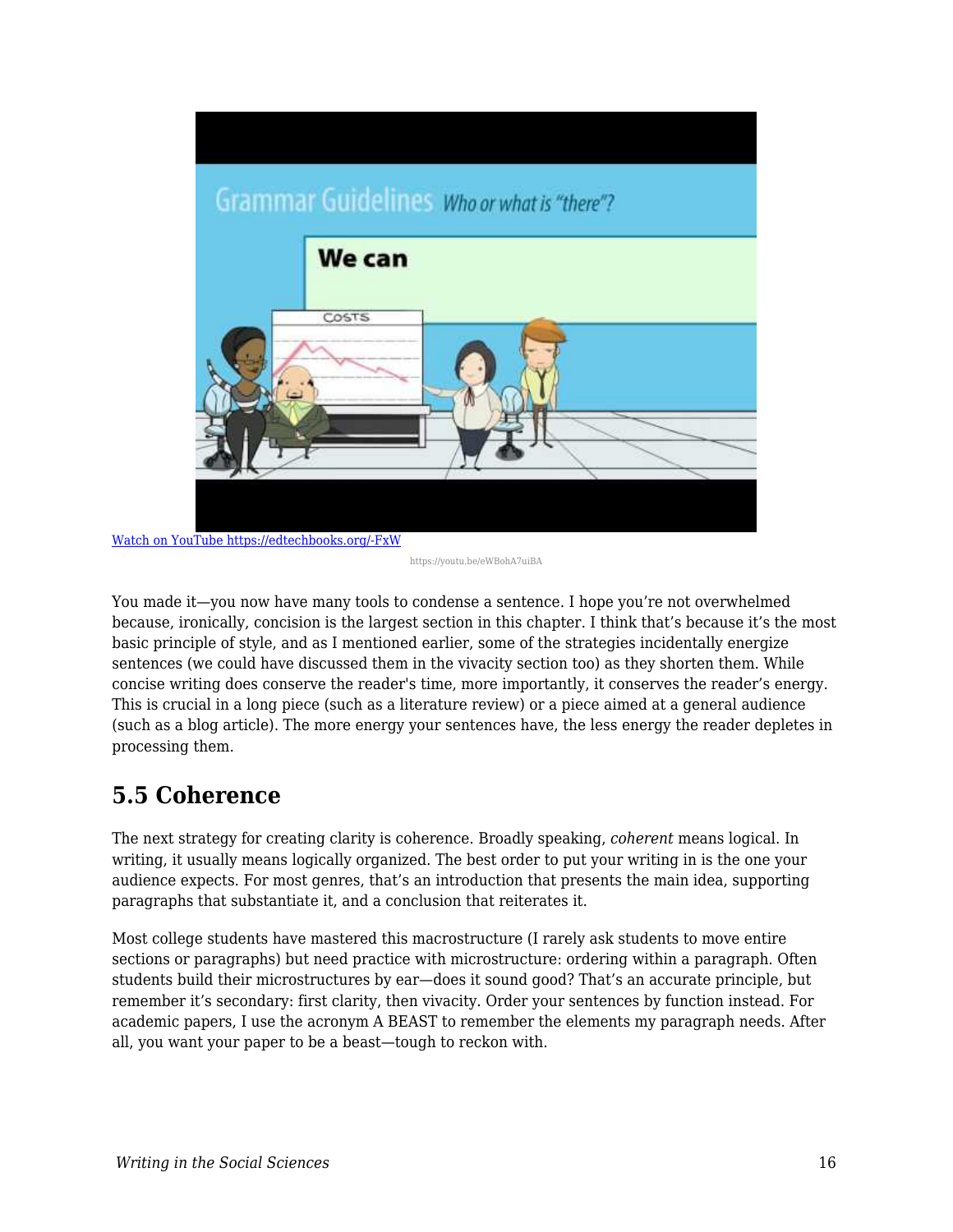## **A BEAST**

Argument Background Evidence Analysis Summary **Transition** 

#### **Argument**

A is for argument. Your previous teachers may have called this a topic sentence, but I prefer argument because your first sentence should do more than mention a subject—it should state what the paragraph will prove. Even in an informative (rather than persuasive) paper, you must give evidence that verifies the facts you want your readers to know.

The best argument sentences encapsulate the *entire* paragraph: remember—no slow wind-ups. Based on the argument sentence, a reader should know exactly what to expect from the paragraph. Let's take a look at an opening sentence that *doesn't* do that. What do you predict the next sentences will be about?

#### Every person on this planet is unique.

Hmm . . . I think the paragraph might be about DNA since that's what makes us unique. Maybe the paragraph will encourage readers to identify and use their strengths. I hope the paragraph isn't about self-esteem—by second grade I was tired of hearing about that. So what is this paragraph really about? In this case, the answer comes in the last sentence of the paragraph (six sentences later):

#### What if we implemented a literacy program that challenged children while they could still read books that interested them?

Oh, so the writer mentioned uniqueness to lead up to the idea of a more customized reading curriculum. I understand the intention now, but I want to understand from the beginning. In Western culture, we expect point-first writing: we want authors to disclose their objective upfront. So make sure your argument sentence doesn't merely warm up to your point. Nail it. If you notice you're a point-last writer, you can often find a later sentence that captures the whole paragraph better. For this example, I asked the student to make the last sentence the first and phrase it as a statement:

#### I propose we implement a literacy program that challenges children yet allows them to read books that interest them.

And the former first sentence isn't wasted effort—it may be usable elsewhere.

Some students are tempted to lead with background information or their best piece of evidence. This buries the argument in sentence three or four. Don't do it—we can wait just a moment for background and we'll process your information better if we understand why you're telling it.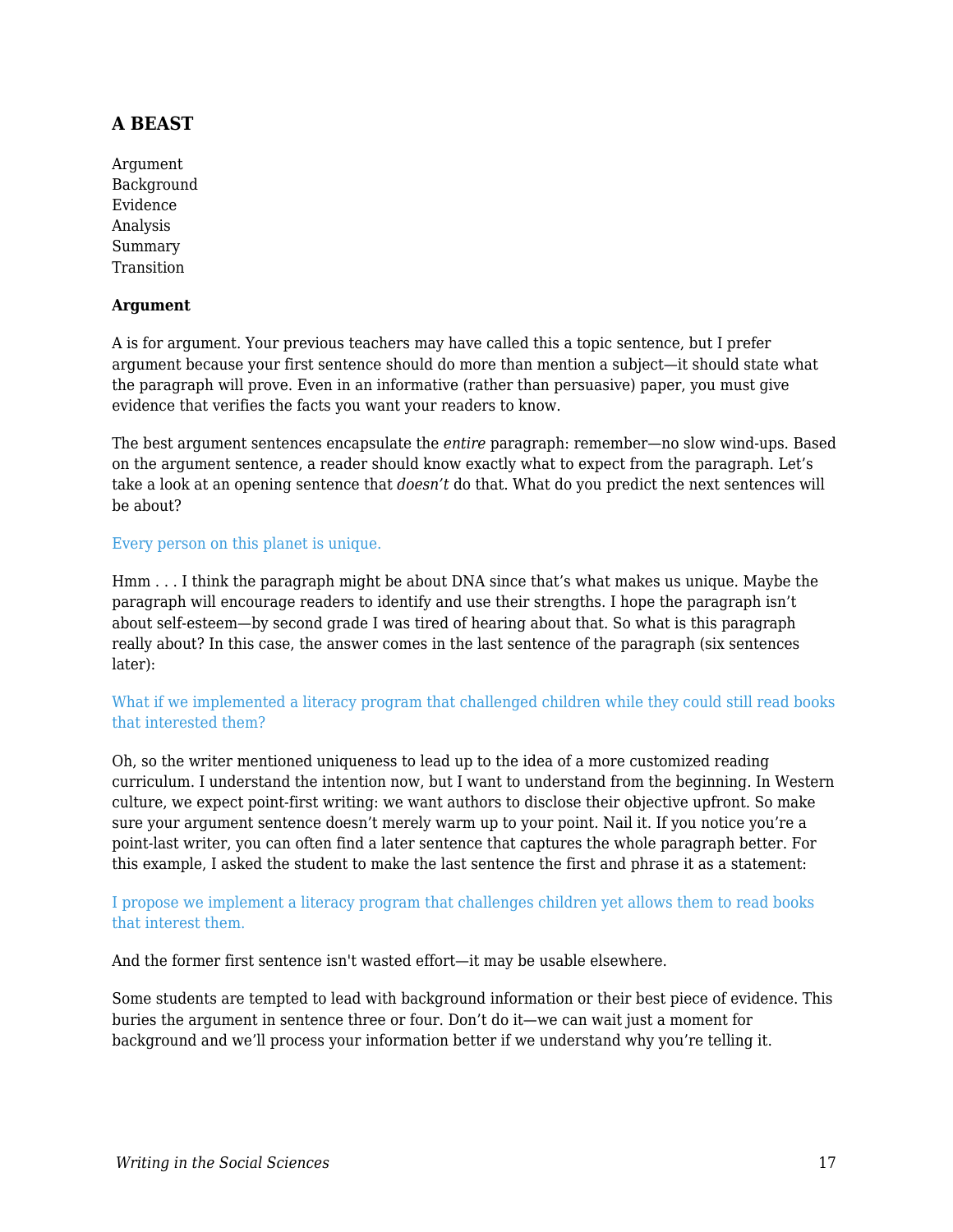#### **Background**

After argument comes background: this is nonargumentative (or less argumentative) material that prepares the reader for your research. Sometimes the introduction provides sufficient background and you can move straight to E: evidence.

#### **Evidence**

Your reader is now ready to hear all the specific statistics, experiments, case studies, interviews, etc. you've gathered. The key word is specific. As a reader, I want to experience your research journey. I want to become as much of an expert as you are. Describing the methods behind your most important findings will convince me more than summarizing conclusion after conclusion. But we can't let evidence do all the work—we need to add our own analysis.

#### **Analysis**

Analysis is your commentary on the evidence. You further explain how your research bolsters your argument. I find many students tend to favor one or the other—either evidence or analysis. The first group sticks closely to their articles, letting the scholars say everything. The second group prefers to skim over the studies in their own words, but this doesn't permit the reader to experience the evidence firsthand. Balance evidence and analysis as much as you can. You can also alternate between evidence and analysis as many times as you need. That means a paragraph might actually look like this: ABEAEAEAST.

#### **Summary**

S is for summary—I wish it were P for Point, but that doesn't spell anything. I say that because it's much more important to echo your argument than rehash every bit of the paragraph. Often, the summary can state your point even more strongly and specifically than the argument sentence because your reader already has all the details.

#### **Transition**

The final element is T for transition. Although a single word is often sufficient (note *final* from the last sentence), I prefer conceptual transitions, meaning you show how the previous paragraph and the next relate. I could write this instead: *Just as a summary sentence gives readers closure, a transition sentence primes them for the next.*

Now you know the entire A BEAST model. My goal isn't to lock you into a formula but to help you remember to order sentences by function first. For this exercise, identify the function of each sentence then reorder it accordingly. The computer has scrambled them randomly, but a first draft might look more like this:

Right now, BYU has two terms during the spring and summer months instead of one semester. I had a spring term course and I noticed that many students were absent, would nod off, or leave class early. It's just too much all at once. Since students have to learn a semester of material in half the time, the classes are longer. The spring term and summer term should be combined into one summer semester. According to one study, the most productive people work for fifty minutes then take a break. A summer semester would optimize learning with manageable class periods of fifty to seventyfive minutes. People also don't retain what they learn as well, as I will discuss later. Classes can last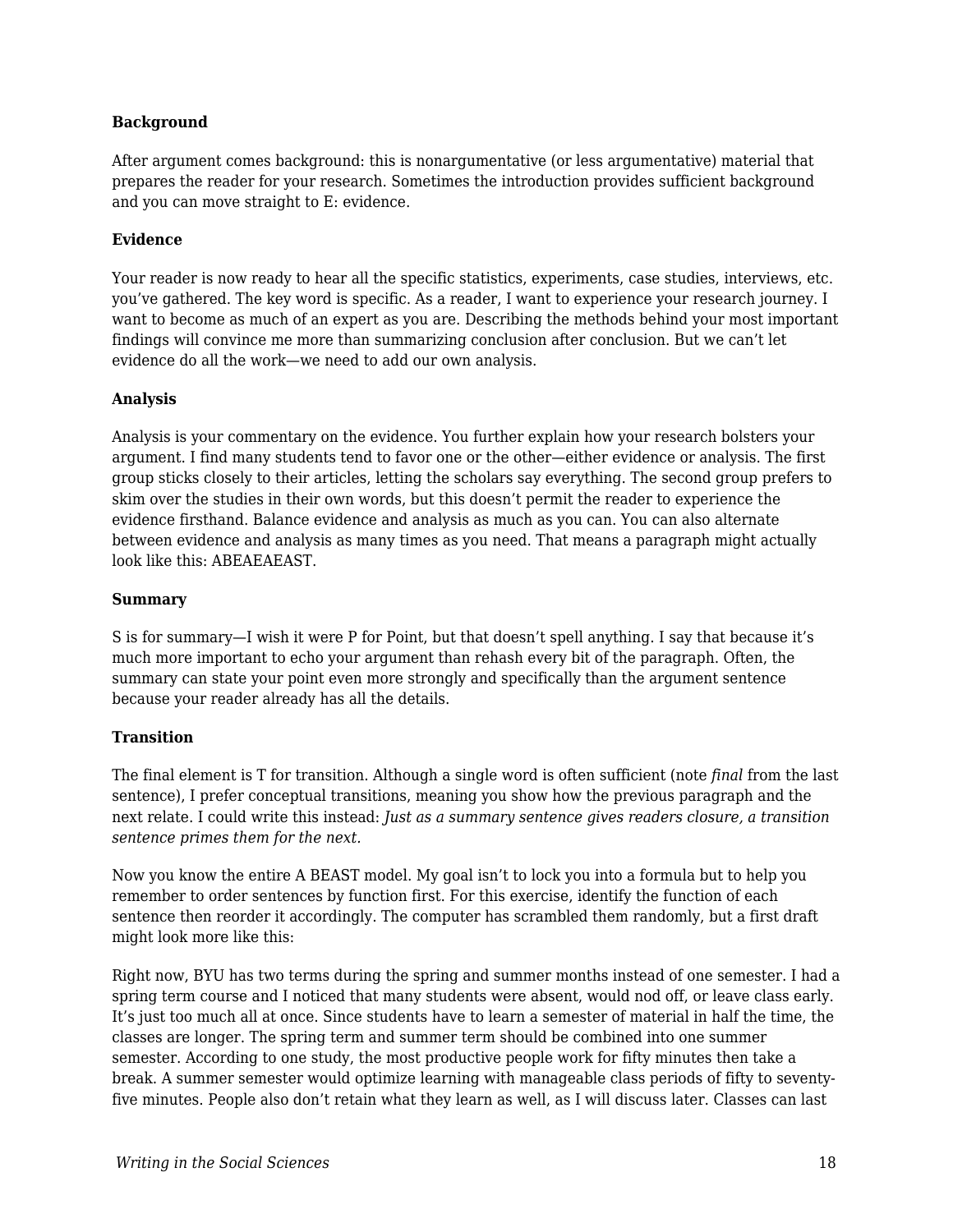three hours! Students can't focus for that long.

People also don't retain what they learn as well as I will discuss next.

## **Guideposts**

Along with smart sequencing, guidepost words, which are transitional words anywhere in the paragraph, can help the reader know where you're going. Perhaps you've gone hiking, wondered if you were still on the right trail, and a signpost reassured you that you were. We can use words like *for example*, *however*, and *consequently* to signal our intentions to the reader (Harrison, 2012). This is where brief metadiscourse is not only appropriate but very helpful. Try reading the following paragraphs. The first offers no guideposts:

Jazz bands began to split into two main categories: black and white. Black bands (bands made up entirely of African-Americans) were known as "big bands." Solos were encouraged among all of the band members, not just the leader of the band. These bands played mostly for the poorer, lower class blacks of the era. These big bands began writing their own music. The music performed by jazz bands had been made up entirely of arrangements of the day's popular music. Music was written specifically for a band (Harrison, 2012, pp. 166-167).

#### This revision gives us several trail marks (set in italics):

Jazz bands began to split into two main categories: black and white. Black bands (bands made up entirely of African-Americans) were known as "big bands" *and were characterized by a number of things. First,* solos were encouraged among all of the band members, not just the leader of the band. *Second,* these bands played mostly for the poorer, lower class blacks of the era. And *third,* these big bands began writing their own music. *Up until this time,* the music performed by jazz bands had been made up entirely of arrangements of the day's popular music. *It wasn't until this time* that music was written specifically for a band (Harrison, 2012, p. 167).

The first paragraph feels a bit fragmented—almost more like a list of facts than a paragraph. In the second, the writer's expressions direct our attention. We mentally place the first pieces of information under *characteristics*. The next phrases tell us we're moving into historical development. Like a GPS, signal phrases save readers energy and worry by alerting them to turns in advance.

## **Old to New Information**

Another tactic for creating coherence is starting with information the reader is likely to know then moving to less commonly known information. This gives the reader a foundation to build on. For example, I'm guessing most of you have heard of *The Wizard of Oz* story. I bet many of you have also seen the film. Very few, though, would be familiar with the literacy criticism it's prompted. Thus, my audience will feel most comfortable beginning with old information, like the characters, and then progressing to new information, like the story's possible symbolism. Rewrite the following paragraph based on that principle:

The Wizard of Oz may be a political allegory, which many fans of this beloved book and film do not know. For example, the scarecrow represented farmers, who didn't have a brain because farmers of the era weren't looking after their political interests. Industry was represented by the tinman. The Industrial Revolution was making humanity heartless, so the tinman didn't have one. Finally, the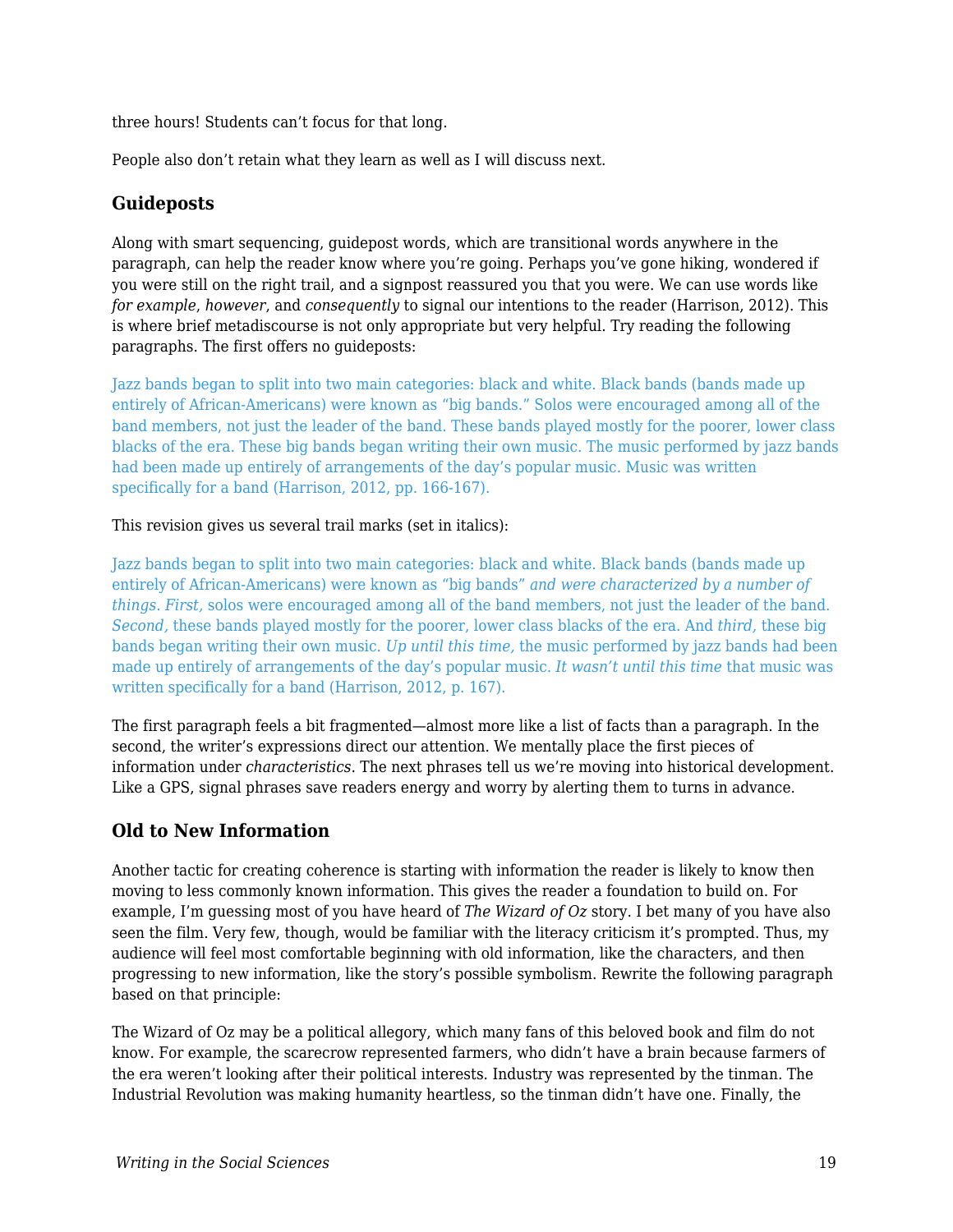drought in the western United States was embodied by the Wicked Witch, who could only be killed by water (Taylor, 2005).

#### [Show Answer](https://edtechbooks.org/)

As with concision, don't worry about coherence as you're drafting. Your first version need only be a brain dump. Write the way you played as a child. If I handed a group of adults an enormous box of Legos and asked them to make something, they would probably pick through the first layer of pieces, fretting about what to do first. A group of kids would turn that box upside down. They instinctively know it's easier to sort the parts when they're all on the table.

## **5.6 Cohesion**

Some use *coherence* and *cohesion* interchangeably, but I see coherence as putting ideas in a logical order whereas cohesion is linking (or sticking—as in *adhesive*) ideas smoothly. For example, the following paragraph is completely cohesive yet completely incoherent:

On my fridge I keep a collection of magnets. Magnet rhymes with *Dragnet*. *Dragnet*, a true crime television series, took place in Los Angeles. Los Angeles is the second most populous city in the United States.

You can see how I moved from one idea to the next, but the paragraph says nothing significant (although I highly recommend *Dragnet*).

### **Sentence Linking**

The best paragraphs are both coherent and cohesive. The following sentences are in a good order, but I think I can make the links between sentences more graceful. The writer introduces the problem with a story then advocates for change:

Original: Many ducks roam around my neighborhood. When they have new ducklings, I love to watch them. The mother leads the ducklings, and sometimes she walks over the storm drains. The ducklings fall right through the slats of the drain because their feet aren't big even though their mother's are. Then residents or city personnel must get into the drain, catch the ducklings, and lift them out. We should put mesh nets over the storm drains so they don't fall in.

The paragraph makes sense, but notice how it flows better when I make a phrase near the end of one sentence connect to a phrase early in the next sentence. The pairings are in red and blue:

Revision: Many ducks roam around my neighborhood. My neighbors and I enjoy watching them, especially when they have new ducklings. They are adorable as they waddle behind their mother so faithfully. But sometimes the mother walks over a storm drain and the ducklings fall right in! Their tiny feet just aren't big enough to span the drain's slats. These drains wouldn't trap the ducklings if the city spread mesh nets over them. If we don't, residents or city personnel must continue to get into the drains, catch the ducklings, and lift them out.

Now make this already-coherent paragraph more cohesive with sentence linking:

Salt Lake City should build a new theatre for two reasons. Broadway producers know the Salt Lake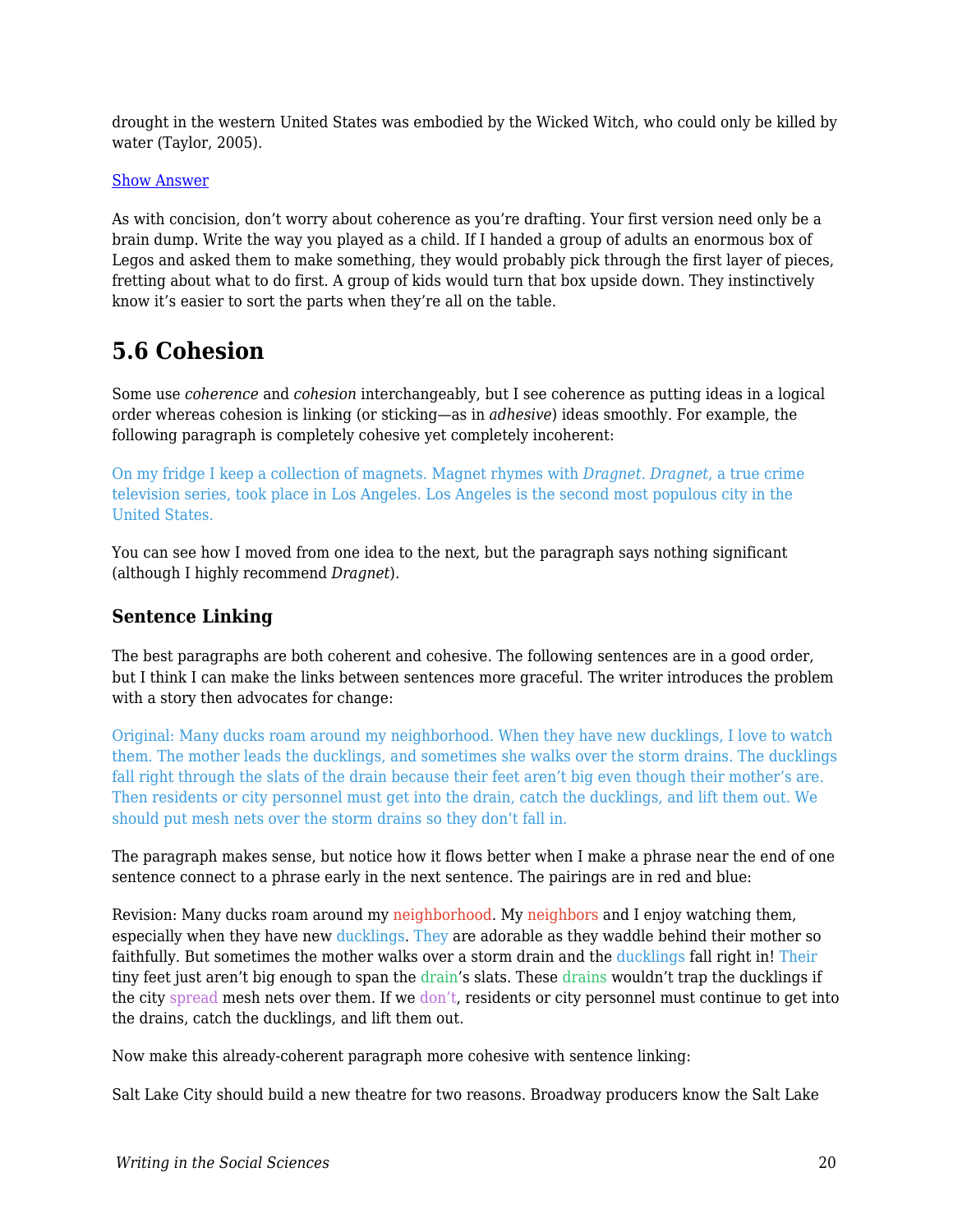area is a good market because we have many singers and dancers. Recent shows from New York will really attract this crowd. Furthermore, many seats at Capitol Theatre don't have a decent view of the stage. In 1903, the principles of good sight lines weren't as well known, which is when the theatre opened. However, the city hesitates to rebuild Capitol Theatre because it's a historic structure.

#### [Show Answer](https://edtechbooks.org/)

Side note—these sentences came true. Salt Lake City built a new theatre, the Eccles, in 2016. Capitol Theatre renovated its seating in 2019.

## **Subject Aligning**

Another method of creating cohesion is subject aligning. This means keeping the main idea of the paragraph at the beginning of sentences as much as possible. This reworking of the duckling paragraph is also cohesive:

Many ducks roam around my neighborhood. They are fun to watch, especially when they have new ducklings. They are adorable as they waddle behind their mother so faithfully. But sometimes the ducklings follow their mother over a storm drain and fall right in! Their tiny feet just aren't big enough to span the drain's slats. The ducklings then have to be rescued by residents or city personnel who get into the drains, catch them, and lift them out. The poor creatures could be spared if the city spread mesh nets over the drains.

For the sake of example, I aligned the subject of *every* sentence, but that isn't necessary. A little variation is refreshing and won't disrupt the cohesion. I also had to use the passive voice in the last two sentences, which could be okay if I want to focus on the ducklings.

Try subject aligning this paragraph. Use the passive voice as little as possible.

Body image is usually decreased by viewing advertisements. When presented with ideals that are difficult or impossible to achieve and maintain, people become less secure. This spurs the growth of profits as consumers buy product after product to improve appearance. Over the last few decades, research has confirmed the harm ads wield over female body image. Whether this harm is equal on males, however, is a more recent question.

#### [Show Answer](https://edtechbooks.org/)

If cohesion seems nitpicky—you're right. But in another sense it's the crowning achievement of clear writing. If you take time to be cohesive, don't be surprised if people ask you how you write so well. Your audience will be pleasantly surprised when reading your work feels as frictionless as ice skating. Sadly, we're used to reading being as "frictionless" as say—wrestling an alligator. Level every obstacle for your reader. Use cohesion to lull them into a lovely rhythm.

Excellent work—you're now equipped to make your sentences clearer. If you do, they'll also become more interesting. In the next section you'll acquire even more tools to animate your writing.

## **5.7 Vivacity**

Permit me to have a hipster moment—I liked Harry Potter before it was cool. Nobody I knew was hep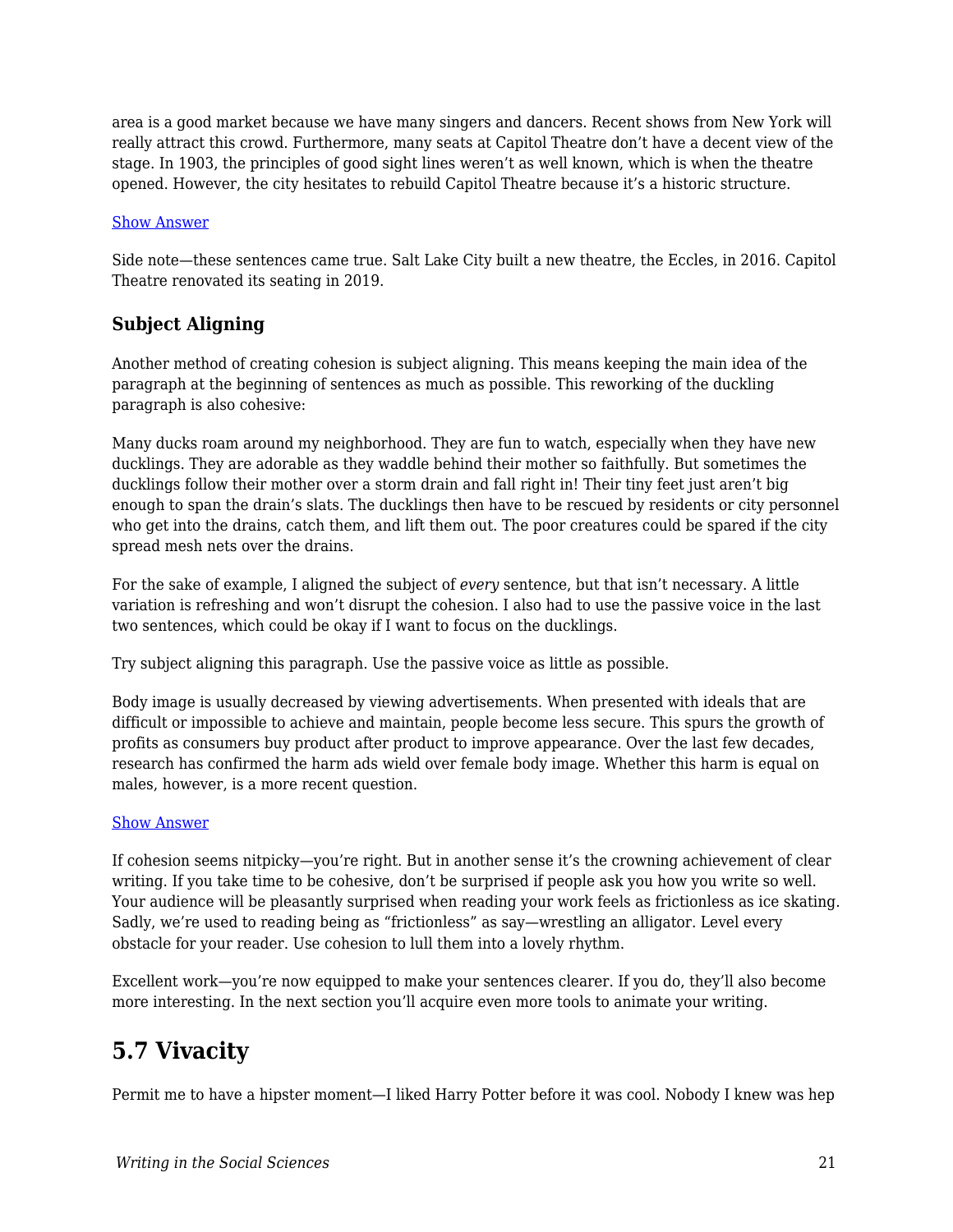to the series until the release of book four. Once at lunch a friend complained she didn't like how the storyline was unfolding. I realized I almost didn't care about the plot. I read because I loved simply being in J. K. Rowling's magical world. Reading felt like *living* there. The characters felt *alive* to me. Even today, all I want to know is, will I go to Hogwarts when I die?

That's the power of lifelike—or vivacious—writing (the Latin root *viv* means *life* as in *revive* or *survive*). Vivacious writing transforms reading from the Dementor-like torture of passing eyes over print to extract information to conversing with a real *live* human being (as pleasant as a bite of Professor Lupin's chocolate). The first requires great patience and gives little satisfaction in return. The second feels a lot like listening to a story.

Although your teachers won't let you write a novel instead of your literature review, you can use the techniques of creative writing in any genre much more than you would expect. We will learn about two: voice and variety.

## **5.8 Voice**

Voice refers to the writer's attitude or personality. Some use *voice* to include choices like vocabulary, sentence length, and sentence structure although I feel those belong to the broader term *style*. However, style certainly influences voice: describing the babbling of a brook as *mellifluous* would establish an elevated, elegant tone. Using a fragment like "No way!" would create a playful, conversational voice.

The appropriate voice for a text depends on its genre and audience. For example, we expect a lot of voice in a poem and very little in a health history. This semester you'll write for both academic and general audiences in assignments like the literature review and magazine spread. Both will have a similar goal, such as reducing television viewing for children under two, but the audience will determine the content you include.

In an academic paper, you might address a government agency, citing studies that prove frequent television viewing reduces the parent-child interaction necessary to build language skills. You might ask the government agency to make a brochure about child media guidelines for pediatricians to give to parents. In a magazine article, you might address parents directly with a bulleted list of activities they can enjoy with their children besides watching TV.

Regardless of the genre, two strategies, story framing and sentence-as-action, will help you enhance your voice.

## **Story Framing**

Humans think in stories. You know that when a presenter begins telling a story, your attention perks up. I definitely recommending using stories in your pieces for a general audience. Should we use stories in an academic paper? Possibly—some research includes interviews or case studies. Even if we don't *tell* a story, we can *frame* anything as a story. The audience probably won't know you're doing this, but they will be more engaged.

Let's start by framing this semester as a story. What do we need to tell a story? I give my creative writing students the acronym COOT to remember.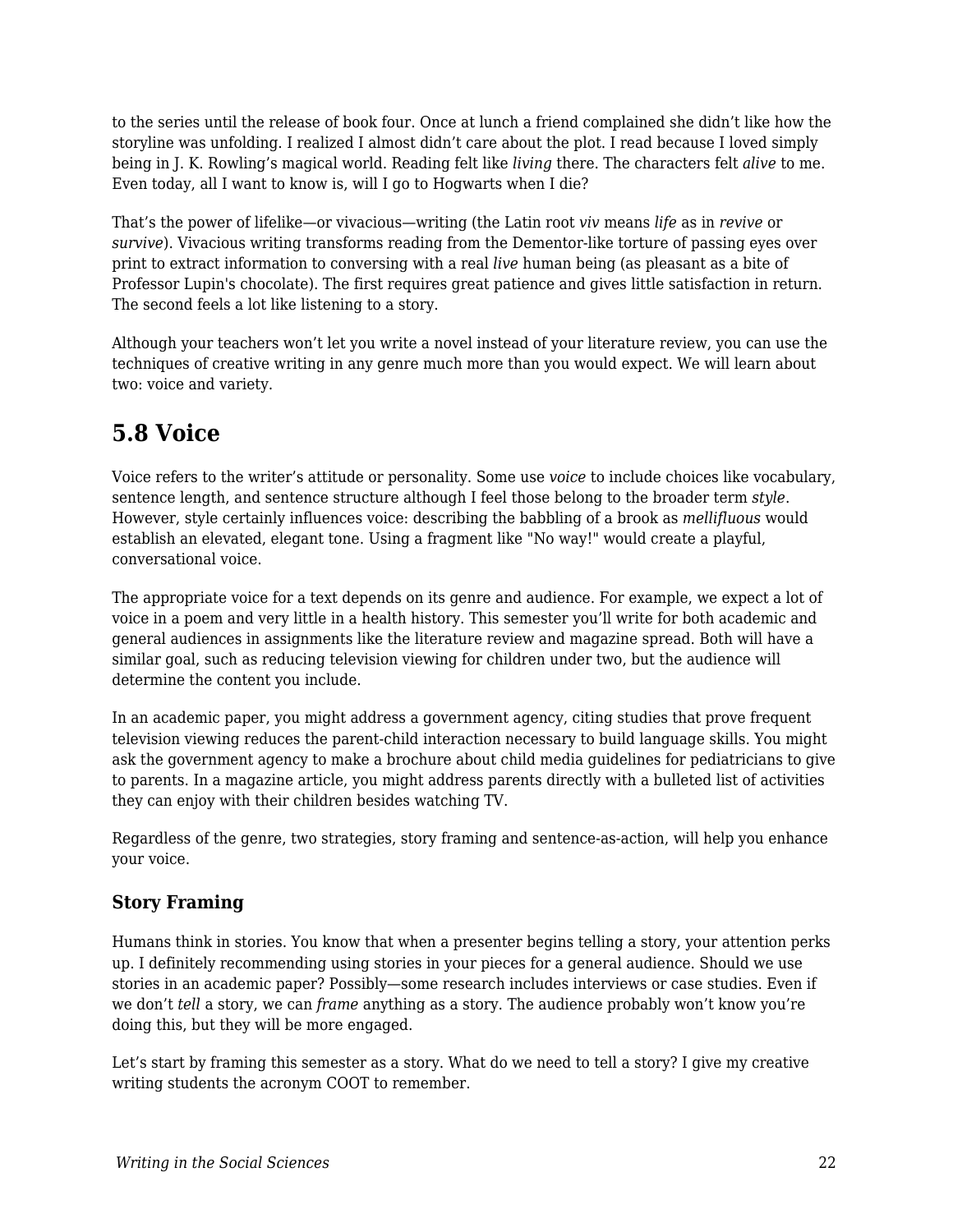- Character
- Objective
- Obstacle
- Tactic

### **This Semester: Your Story**

A story needs a character who has an objective, encounters obstacles, and uses tactics to overcome them. So who is our hero this semester? It's you! Your objective for this class is probably to get a good grade. Your obstacles might be procrastination, wanting to spend more time with friends, or meeting family obligations. Your tactics might include setting a schedule, studying with friends, or video chatting with your little sister instead of driving the hour home. That's not a bad story—most importantly, I hope you now think of yourself as a hero—but I think we can go bigger.

As an example, we'll discuss the work of McCall Booth, the student who wrote the paper about reducing television viewing in children under two. McCall is a Human Development major . Let's go bigger—McCall wants to help people (objective). She wants to overcome the obstacle of speech disorders so children can communicate well. McCall's choosing to study this problem this semester because she wants to face the enemy—what prevents children from developing language? One answer is excessive television. Now McCall knows her nemesis. What tactics will she use to defeat it? McCall realizes parents have the power to direct their child's behavior. She wants to write to them. But how will parents get the message? McCall may need another tactic. In her research, she learns that behavior interventions with medical professionals work best—people believe and follow the advice of their doctor. So McCall's strategy is to get pediatricians to tell parents about media guidelines for children. McCall's everyday school drudgery is now a story.

I hope you'll frame your semester this way more than the first way. You are the hero of this project. You're here to destroy your archenemy: a social problem. Your sidekicks are ready to help—your teacher, your review group, even the scholars whose material you cite. Your superpowers are your research, your persuasion, and your writing skills. What you write could help eradicate the problem. What you say could convince those in power to implement your recommendations. (Remember I promised to tell you about a scientist who did just that? She's still coming.)

### **Research as a Story: Make a Movie for Your Readers**

You can frame the problem you're studying this semester the same way for your audience. When I was studying for a college entrance exam, my teacher told me, "Whenever you read, make a movie in your mind." Watch how McCall makes a movie for her reader in the introduction of an article she geared to *Parents* magazine:

Alex sighs in frustration as he enters the living room. Toys scattered on the floor, books yanked from shelves, and his kids pay no mind to the chaos they've created. He needs to help cook dinner, but first he needs a way to distract the children from their havoc-wreaking. The instant Alex turns on the television the kids gravitate toward the bright screen, and he can work in peace. But he can't stop the little voice in his head that asks when was the last time he played with his children rather than letting a screen babysit them.

Who is our hero now? Alex, or more broadly, parents. What is the objective? To help cook dinner—more generally, to accomplish tasks at home. What is the obstacle? The children are asking for attention too. What is the tactic? Television—it will absorb the children's attention instead. McCall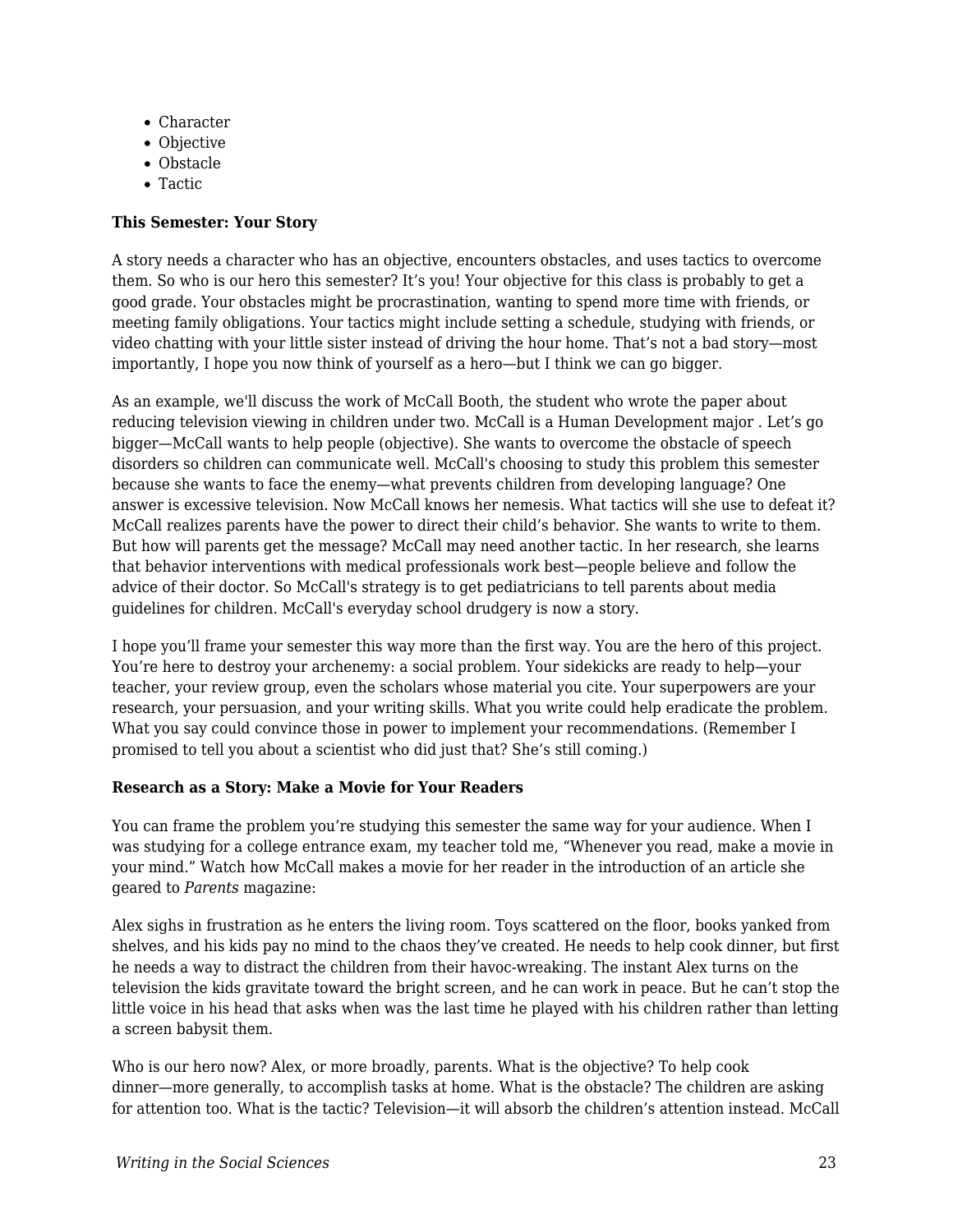then hints this tactic may have serious consequences. In the rest of the article she will explain these consequences and suggest better tactics.

Framing the social problem as a story accomplishes two things: first, the audience is more interested. Of course, McCall could have started the article this way: "Too much television delays language development." That sounds like a sentence straight from her research paper, and we expect more pizzazz when we read a magazine. We pick up a magazine for a break, not a lecture. Second, she relates to her audience. In a magazine, her research paper sentence could sound like an accusation. Subtext: *Why are you such a bad parent? You're making your kid dumb. Never watch TV again!* Instead*,* her story sympathizes with parents by showing she understands the stressful choices they face.

How could McCall frame the story for an academic paper? Her audience will be other experts who care about the problem, with scholars and speech pathologists as the primary audience. Educators and social workers could be a secondary audience. Inevitably, peers in the class and the teacher will "overhear" her paper. Others who can help fix the problem, like medical professionals and government employees, might be a tertiary audience. You should use your voice in an academic paper, but it will be subdued. The trick is to be spirited enough to interest your reader and not so spirited you lose your credibility (Harrison, 2012). Perhaps it's like wearing your best suit to a job interview but throwing in a stylish necktie or necklace.

To sound professional, students often use abstract nouns as the subjects of their sentences. In McCall's case those might be *language development*, *interaction*, *speech delay*, and *screen media consumption*. Unfortunately, when it comes to making a movie in the mind, inanimate concepts aren't very lively actors. If you can make the subject of your sentence a person, do it. You won't sound less professional, and the audience will pay attention and understand you better. McCall can use subjects like *parents*, *children*, *speech pathologists*, and *pediatricians* throughout her paper. Here is a sample introduction for an academic paper:

Speech pathologists and other professionals who work with children know the American Academy of Pediatrics recommends that children under two do not use screen media. In treating clients, many of us have probably seen a parent hand an underage child a smart phone or tablet while they wait for the older child's appointment to finish. Should we say something? Yes. We know premature and excessive media consumption can contribute to many problems, including language delay. Since parents need to hear this message early and regularly, I advise speech pathologists to partner with pediatricians, who meet with a family about nine times during a child's pre-toddler years.

This paragraph features action, not concepts, by using story framing: We have characters (speech pathologists) who have an objective (sharing media guidelines to avoid language delay). To overcome the obstacle (usually treating children already two years old) they develop a tactic (teaming with pediatricians).

#### **Show Your Hero Succeeding**

Especially in texts for a general audience, be sure to finish the story. You've painted a "before" picture that illustrates the problem. Now paint an "after" picture that shows the benefits of implementing the solution. Show your hero (the audience) succeeding. This could be McCall's conclusion of her magazine spread:

When Alex enters the living room tonight, things are much the same: toys scattered on the floor,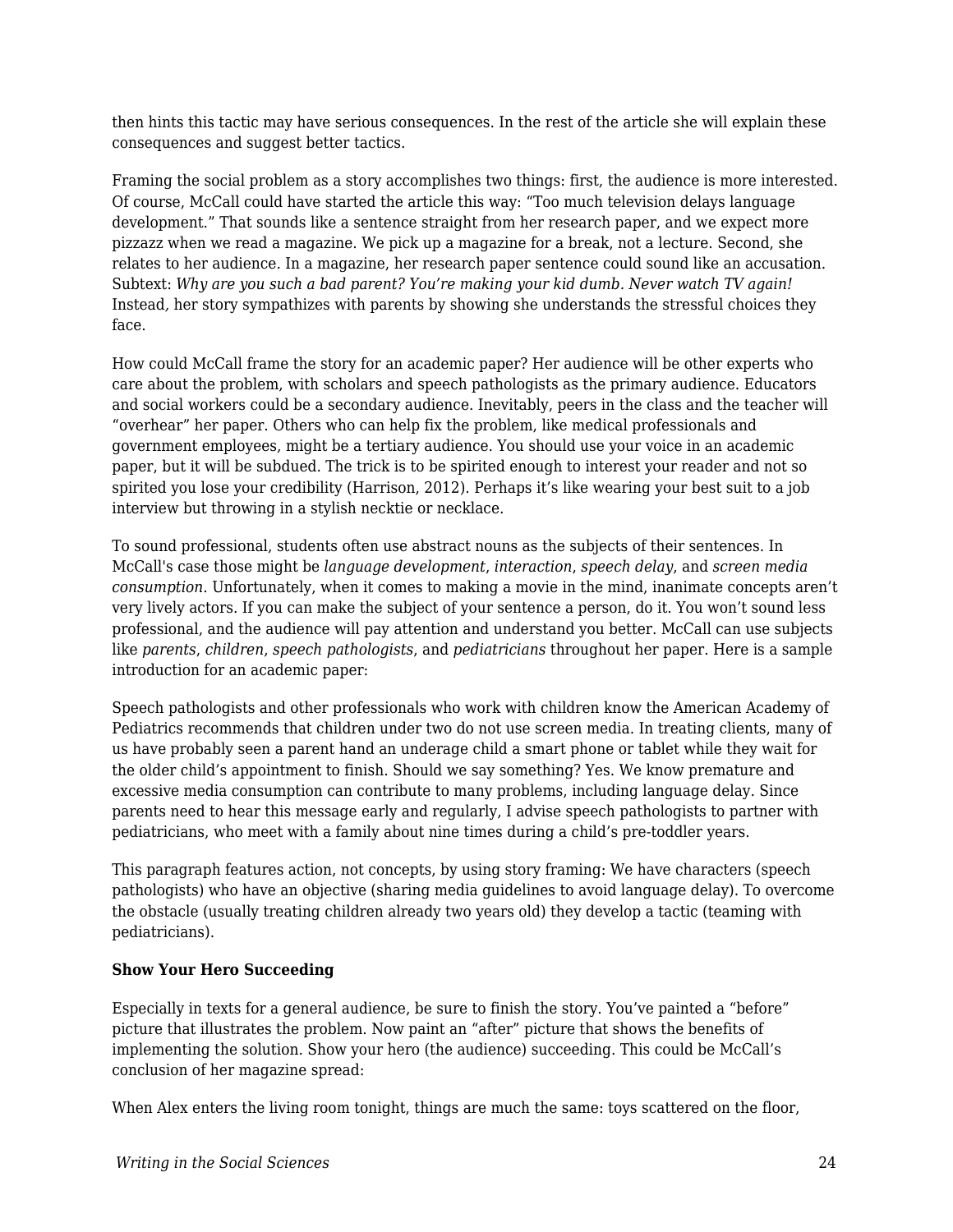books yanked from shelves, and his kids pay no mind to the chaos they've created. He needs to help cook dinner, but now television isn't his first strategy for engaging the children. Instead, he scoops up an armful of play food among the toys and leads his children to the kitchen. He puts a pot on the floor for his three-year-old, hands her some play food, and asks her to cook something. He sends his five-year-old son to get salt from the pantry. He knows chatting about cooking (real or pretend) with his children contributes much more to their development than watching television, and he feels good about spending time with them.

Here's a prewriting exercise to experiment with story framing on your own:

Think about the next assignment you will write for this class. How can you use story framing to make the piece more interesting? Either jot down some plans here or try writing the introduction itself.

Story framing is Mary Poppins's spoonful of sugar that helps the medicine go down. After all, many of us can breeze through fifty pages of a novel in the time it takes to decode five pages of a research article. Well here's the irony: a spoonful of sugar was only in the film, not the book. See—those filmmakers know what they're doing. Make a movie for your reader.

### **Sentence as Action**

Sometimes I've asked myself, *Can I shortcut all this revision by writing a solid sentence in the first place?* I think the answer is yes and no. No, we rarely write a sentence the best way the first way. And yes, a few tricks can help us know if we're on the right track during drafting. First, we need to shift the way we think about a sentence. When you were younger, you probably learned that a sentence is a complete thought. As a college student, you likely read many sentences that are overloaded units of information. I define a sentence as a unit of action: A subject verbed an object. Something happened—that's a story. And remember, we can frame anything as a story.

From the sentence-as-action paradigm, I've created a formula for a good sentence. I hesitate to say *formula*—writing is a fascinating blend of art and science and thus never formulaic—but I hope it can be a handy yardstick on the go. For contrast, let's look at the bad formula first. I've included pictures so you can see what a bad sentence feels like.

#### **Bad Sentence Formula**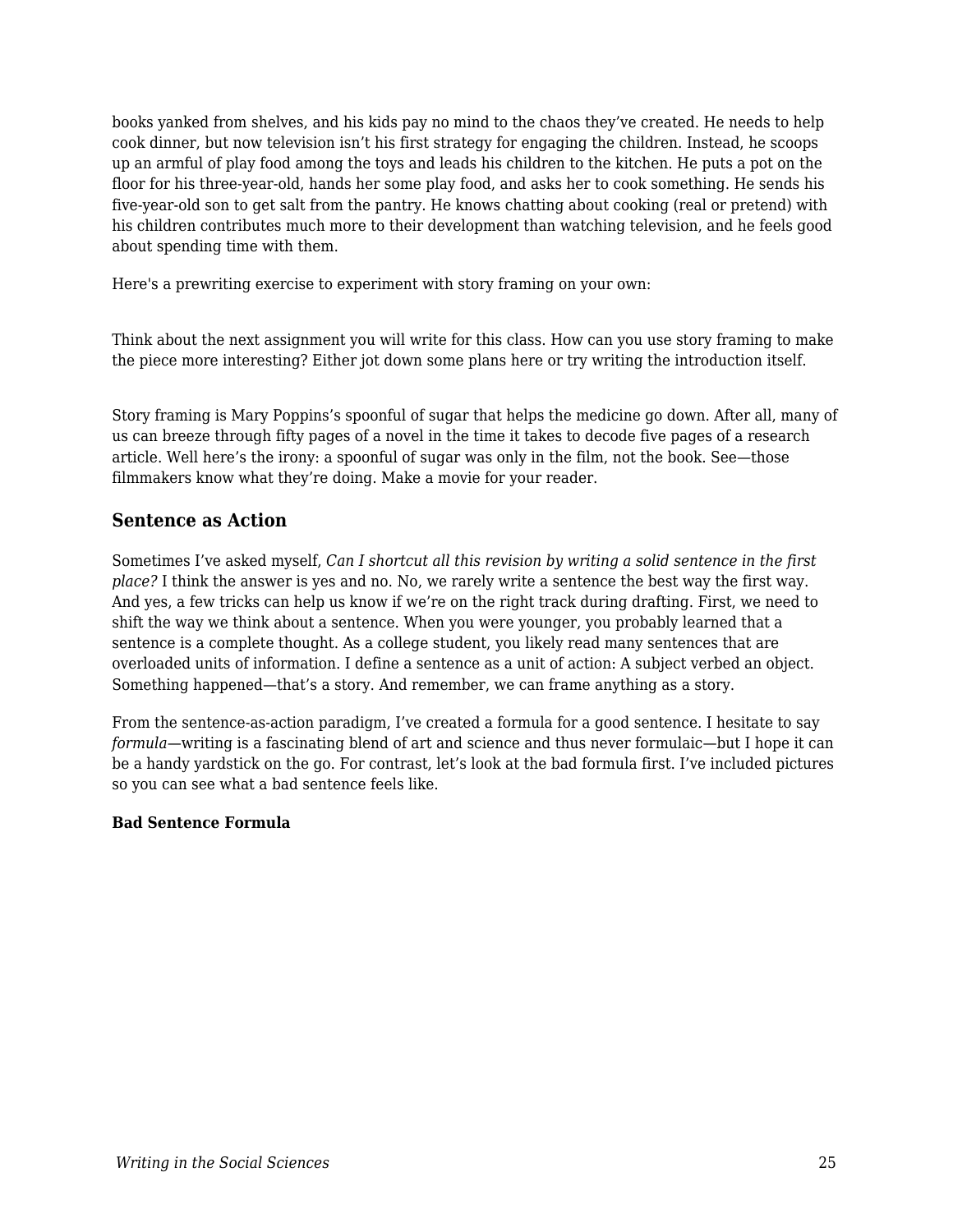#### **Vague subject +**



**Photo by [WandererCreative](https://pixabay.com/vectors/blank-profile-picture-mystery-man-973460/)**



Weak verb or Passive verb or Unnecessary "to be" verb +



Everything else you need to say but didn't because you wasted your subject and verb

Here's a bad formula sentence to muck through. Can you tell what it means? Hint: It's the plot of a well-known movie. I've formatted it as a "question" below, just so you can click the answer when you're ready.

A difference of opinion was undertaken by two opposing parties in which the surprising fact of one party's paternity was revealed by the other party.

#### [Show Answer](https://edtechbooks.org/)

Naturally, the opposite is the good sentence formula: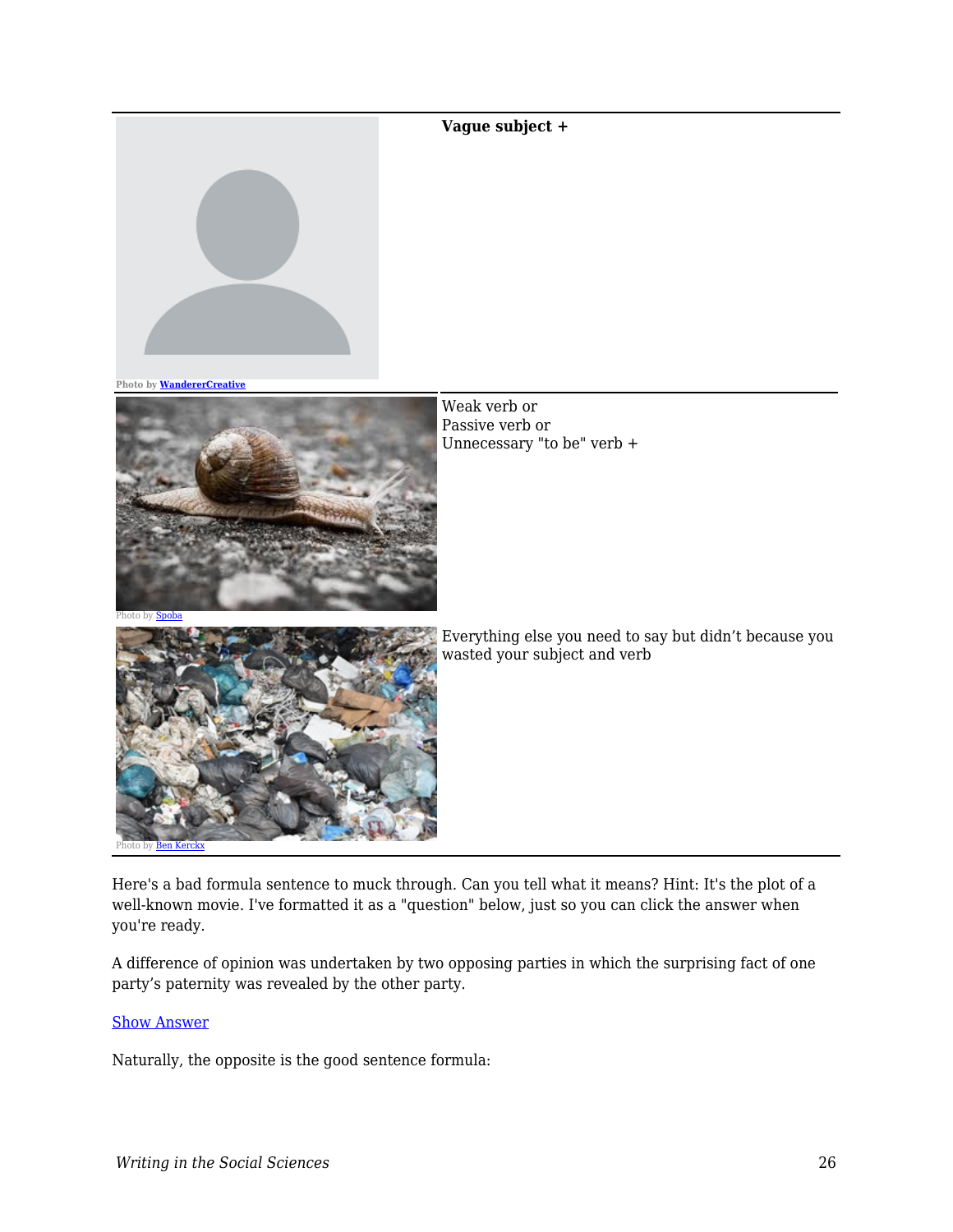#### **Good Sentence Formula**

Concrete subject (human if possible) + forceful verb + the result (what happened when the subject verbed the object?).

Take this bad formula sentence about McCall's topic and give it a concrete subject and a forceful verb.

A meeting should take place in which media guidelines are gone over at pediatric offices so harmful exposure does not occur.

#### [Show Answer](https://edtechbooks.org/)

A thesaurus is your best friend when it comes to pinpointing the powerful verb you need. I used one myself to write that last sentence—instead of *pinpointing* I had *finding*. This is a perfect case to illustrate what a thesaurus can do: often our working memory can't promptly retrieve all the vocabulary we know. Searching for the right synonym can trigger that "on the tip of the tongue" feeling. A thesaurus can bring the ideal word to mind much more quickly. Many word processors have a built-in thesaurus—try right-clicking the word.

A final tip—only use words you already know from the thesaurus. Choosing a scholarly-sounding word you have only a vague notion of can be tempting, but it may not fit your context or have connotations you didn't anticipate. Now that you have the framework for a compelling sentence, let's look at some troubleshooting.

#### **Smoothing Sentences with Parallelism**

In oral presentations, we worry about stumbling over our words. In writing we can't literally stutter, but sentences sometimes sound awkward. The culprit is often problems with parallelism (for more on parallelism, see [chapter 4](https://edtechbooks.org/writing/grammar_mechanics), section 5A under STRUCTURE). The following sentence is not parallel:

Kara's hobbies include reading, sewing, and dance.

Maybe your ear gagged on that last bit. Why not say *dancing* so it matches the others? Parallelism means keeping equal parts of a sentence in the same form: for example, all verbs or all nouns—not a mix.

Fix the parallelism mistake in this sentence:

Our college helps students land careers in computer programming, software development, service technicians, and IT managers.

#### [Show Answer](https://edtechbooks.org/)

Parallelism also means making sure the first part of the sentence tallies with the last. Look at this sentence:

The English teacher said Alicia needed to improve her grammar and coming to class late.

The verb *improve* has two nouns phrases attached to it: *grammar* and *coming to class late*. Let's separate the parts of the sentence to check if each works on its own: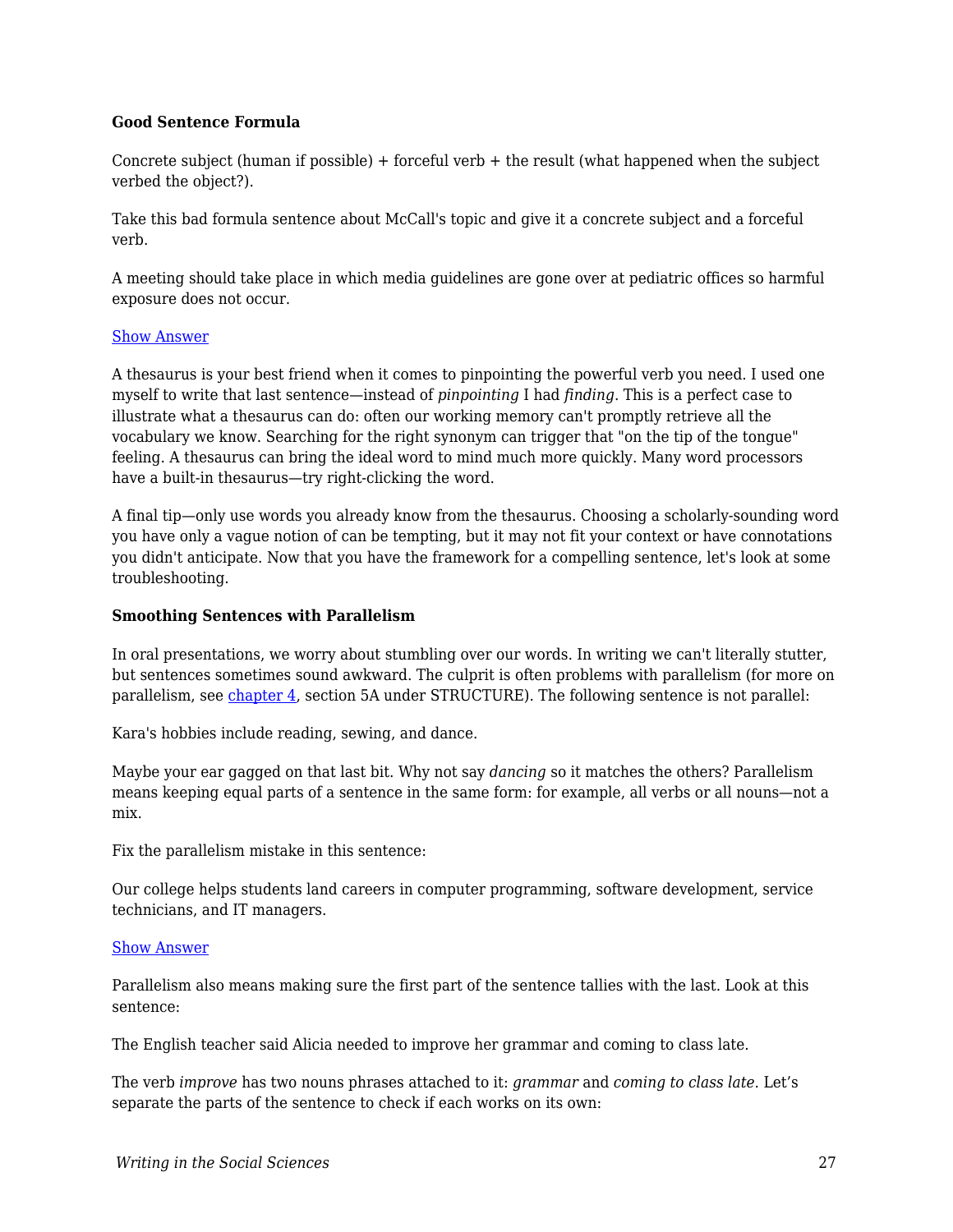The English teacher said Alicia needed to improve her grammar.

Okay, that sounds normal. What about the second part?

The English teacher said Alicia needed to improve her coming to class late.

That sounds funny. We can fix it by using a different noun phrase that gels better with *improve*:

The English teacher said Alicia needed to improve her grammar and punctuality.

Or we could add a verb that fits with *class*:

The English teacher said Alicia needed to improve her grammar and come to class on time.

Make the following sentence parallel:

Crooning saxophones and trumpets that blare can be heard at Jake's Jazz Joint, which also sells sheet music and tuning.

#### [Show Answer](https://edtechbooks.org/)

The best way to find clumsy sentences is to read your paper out loud. That probably sounds like nerdy overachieving. Do it anyway. If it sounds good reading aloud, it will sound good to the reader.

A vibrant voice pops the topic right off the page. Help your readers visualize your research journey by framing it as a story and packing your sentences with action.

## **5.9 Variety**

Just as we can spice up our writing with voice, we can use the spice of life—variety. This section will specifically discuss sentence length and sentence structure.

### **Varying Sentence Length**

Have you ever driven from Provo to St. George? This trip has the perfect conditions for highway hypnosis. With not much to see (unless you're a sagebrush expert), a constant speed limit, and very few traffic maneuvers to vary the pace, drivers can suddenly realize they've been zoned out for ten or twenty minutes—they've been driving without conscious effort.

I hope my readers are pretty conscious when I'm with them, so I vary the pace by varying sentence length. For the most part, our sentences are too long and too similar (Lanham, 1981). How can you determine a good length? Sometimes content influences the pace: I may use some staccato sentences for my hard-hitting statistics, then stroll leisurely through a touching story. Here are other factors to consider:

Short sentences (1–10 words) keep the reader's attention and are easy to understand. However, they may sound choppy or immature if overused. Long sentences (20–30 words) have plenty of room to show connections between ideas, but they risk boring or confusing the reader. Medium sentences (10–20 words) combine the benefits of both: they're short enough to be readable but long enough to develop ideas. And we've already discussed the drawback of too many medium sentences—highway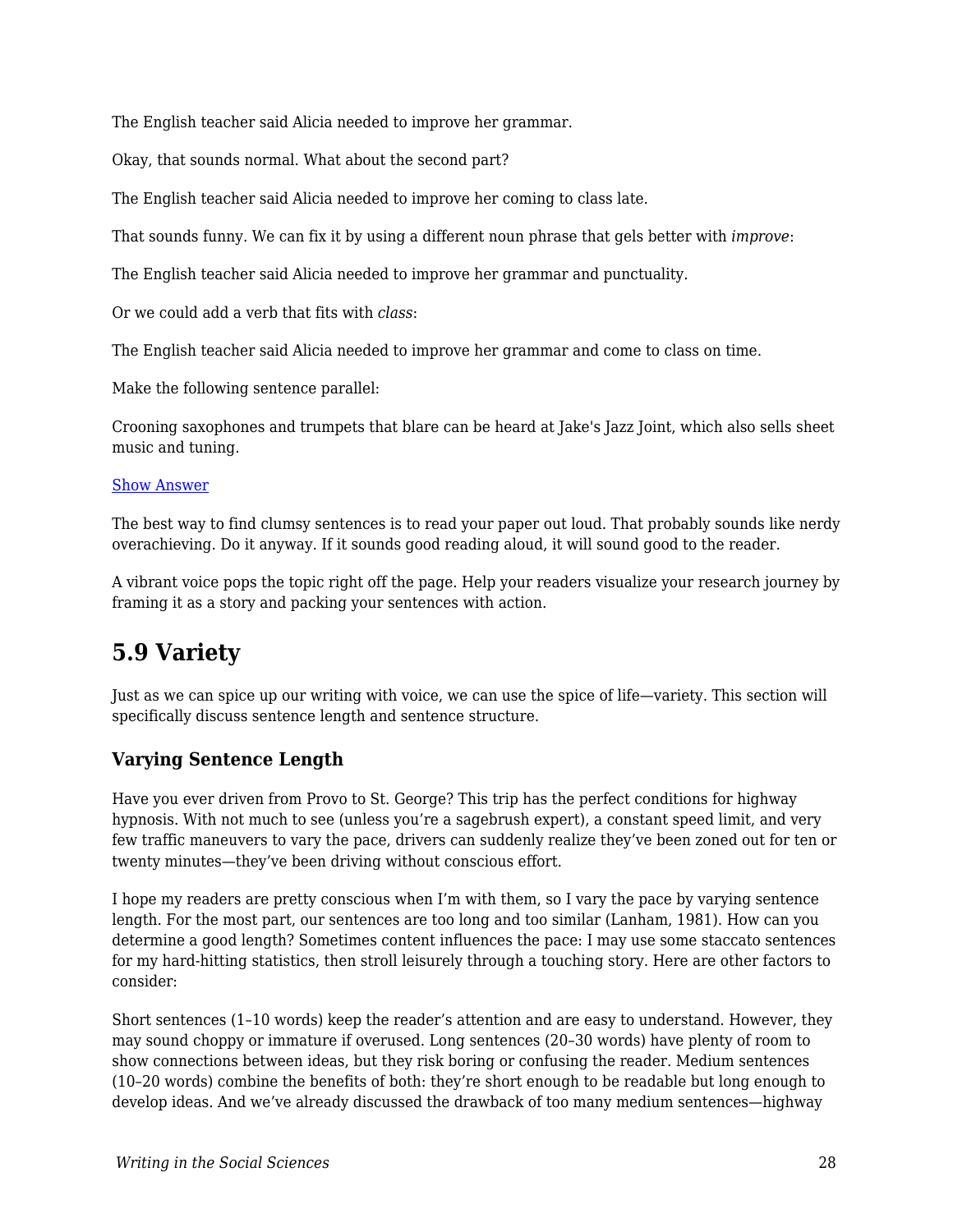hypnosis.

Every sentence in the following paragraph is of medium length (13–16 words). Revise for more variety. Be as creative as you wish (keep the meaning but change anything else):

Good writers and good boxers are alike because they try to vary their moves. A boxer who always gave two quick jabs then one uppercut would be laughed at. The opponent would probably win the fight because the rhythm is too predictable. Writers try to create sentences of different lengths so they keep the attention of their audience.

#### [Show Answer](https://edtechbooks.org/)

One way to control length is to coordinate (combine) sentences well. First we must learn to combine them logically, then we can learn to switch up our habitual sentence patterns. (In case we have any editing minors in the house, some examples will technically subordinate rather than coordinate, but for simplicity's sake I'm putting both under the category *sentence combining.*)

### **Combining Sentences Logically**

Often, writers don't combine sentences with much variety. *And* becomes the default coordinating word. Writers merge many short sentences with *and* for no reason except to get that medium length the ear likes. Remember—not every sentence needs to be round; use many lengths so the paper feels on average round.

Here are two strategies for coordinating sentences better. First, coordinate only when you need to. Don't combine sentences unless they have a direct relationship. Second, use a coordinator more specific than *and* if possible. The following sentence uses illogical coordination:

Every Christmas I open a new pair of pajamas, and my grandpa's birthday is the next day.

The relationship between the parts is tenuous (Which are we going to talk about—pajamas or Grandpa?) so the writing sounds juvenile—more like impromptu speech. These ideas belong in separate sentences, possibly separate paragraphs. When you write, if you determine the ideas do belong in the same sentence, then make sure you're using a suitable coordinator.

A good coordinator accurately defines the relationship between the two parts. The relationship may be contrast (*but*, *although*), cause and effect (*because*, *consequently*), or order (*after*, *third*). Notice how these sentences sound more logical with proper coordination:

Original: Cassie stayed up late to study the night before the test, and Colin gave his brain plenty of sleep.

Revision: Cassie stayed up late to study the night before the test, but Colin gave his brain plenty of sleep.

Original: She brought a toy to school, and her parents had to talk to the teacher. Revision: Because she brought a toy to school, her parents had to talk to the teacher.

Original: To make macaroni and cheese, boil and drain the noodles and add butter, sauce, and milk. Revision: To make macaroni and cheese, first boil the noodles. When they are tender, drain the water. Finally, add butter, sauce, and milk.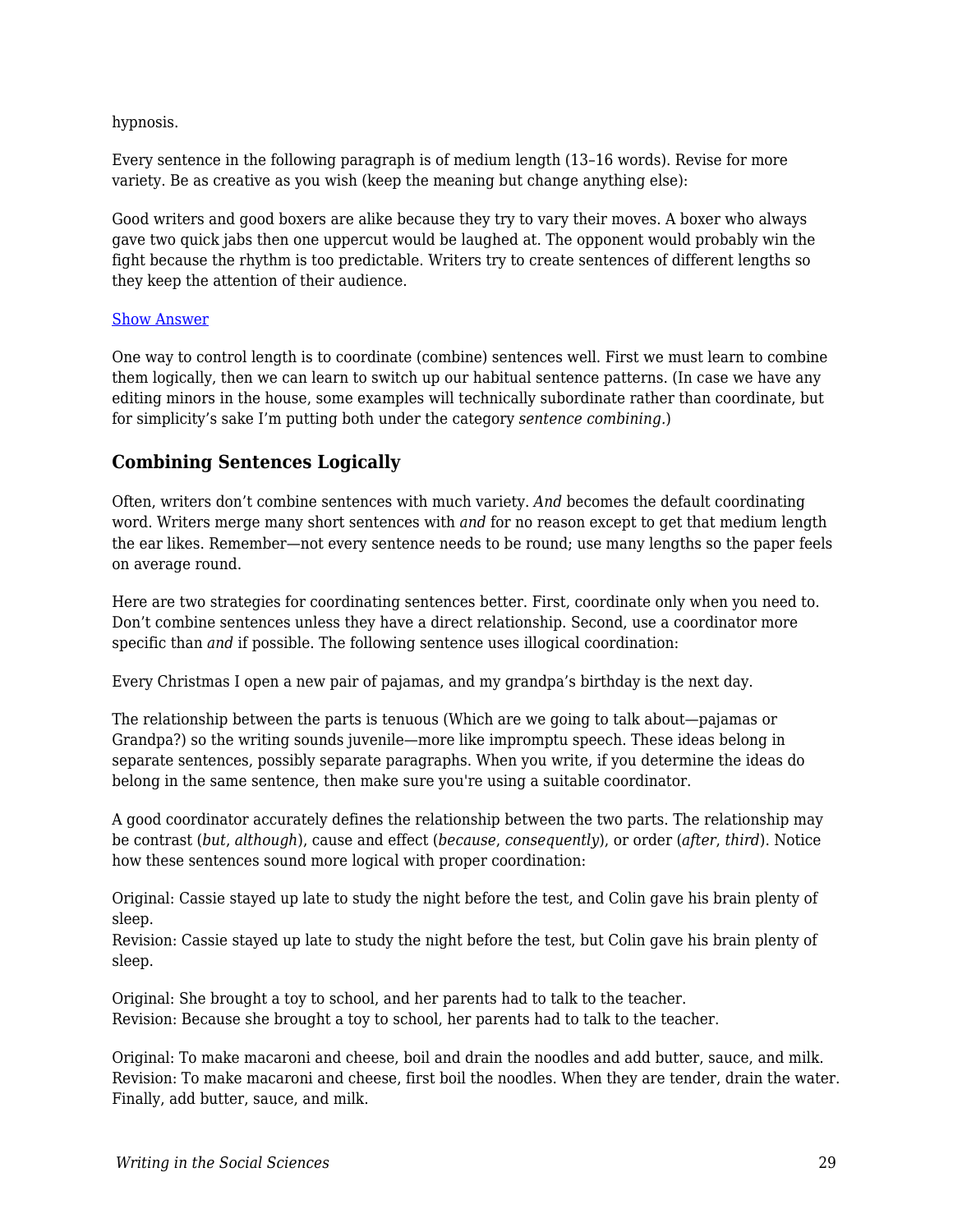Improve this paragraph with more appropriate coordination. Be sure to separate sentence parts that don't have a direct relationship.

My family has many Christmas Eve traditions. We watch a movie and we usually disagree about it. My brother Reid likes comedies like Elf, and my brother Ryker prefers classics like It's a Wonderful Life. We also make treats. Caramel popcorn is our favorite, and we play card games. We eat the popcorn and the cards get sticky.

#### [Show Answer](https://edtechbooks.org/)

Now that you know how to fix faulty coordination, let's try combining sentences in more interesting ways.

### **Combining Sentences Creatively**

We tend to default to the most common English sentence structure: subject, verb, object. And that's okay—we want plenty of those because the reader expects them and understands them easily. Writers also have their unique sentence pattern habits. For example, I love introductory phrases—and I can't resist finishing with a dashy punch (or parenthetical phrase). You should embrace your quirks too, but how do we expand our stylistic repertoire?

Research has proven that practicing combining sentences and imitating the way master writers do so reliably improves your writing style (Graham & Perin, 2007). BYU professors Brian Jackson and Jon Ostenson created [Style Academy](http://styleacademy.byu.edu/), which is packed with sentence combining and sentence imitating exercises. Let's sample one of each. Below are two videos and two exercises. In the videos, Professor Jackson will do one example with you then give you one to do on your own. Be sure to pause the video when indicated so you can write your paragraph, which will be the answer to the accompanying question.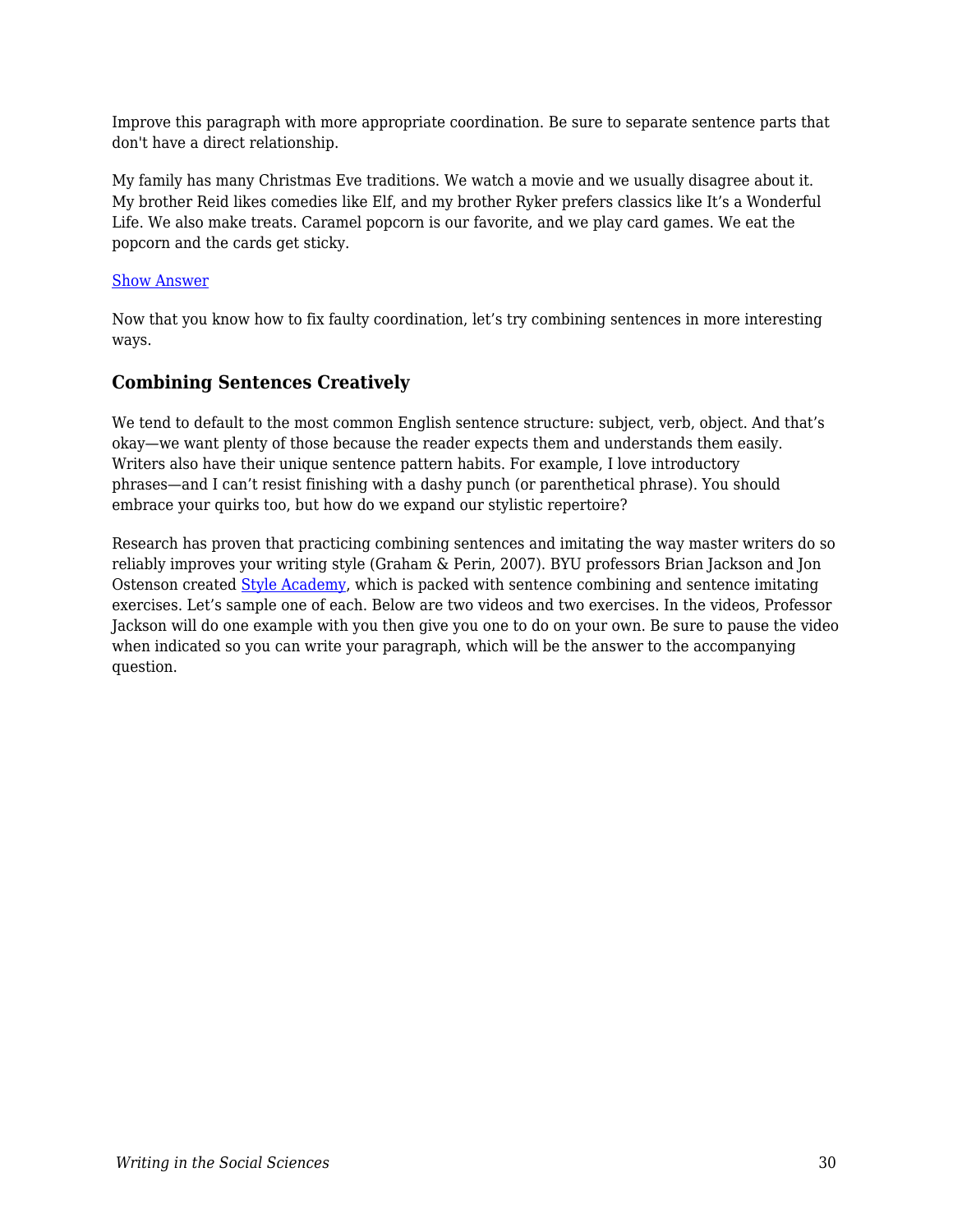

<https://youtu.be/C46WGj85ix8>

1.1 This happened in the late 1990s. 1.2 I could no longer see my feet. 1.3 I made an appointment with a Paris eye doctor. 1.4 The doctor ran some tests. 1.5 The doctor sent me off to buy some glasses.

2.1 I'd like to blame my choice of frames on the fact that I couldn't see them clearly.

3.1 I'd like to say they were forced upon me. 3.2 Neither excuse is true.

4.1 I made the selection of my own free will. 4.2 I chose them because I thought they made me look smart. 4.3 I chose them because I thought they made me look international.

5.1 The frames were made of dark plastic. 5.2 The frames had rectangular lenses. 5.3 The lenses were not much larger than my eyes.

6.1 There was something vaguely familiar about them. 6.2 I could not put my finger on what was vaguely familiar about them.

7.1 I spent a great deal of time in front of the mirror. 7.2 This was after I picked them up. 7.3 I pretended to share intelligent comments regarding the state of Europe.

#### [Show Answer](https://edtechbooks.org/)

If you need content for your sentence, consider writing about your research.

Option 1: Sometimes, according to Edwin Teale, a gall gnat larva, which does not resemble the adult in the least, and which has certainly not mated, nevertheless produces within its body eggs, live eggs, which then hatch within its soft tissue.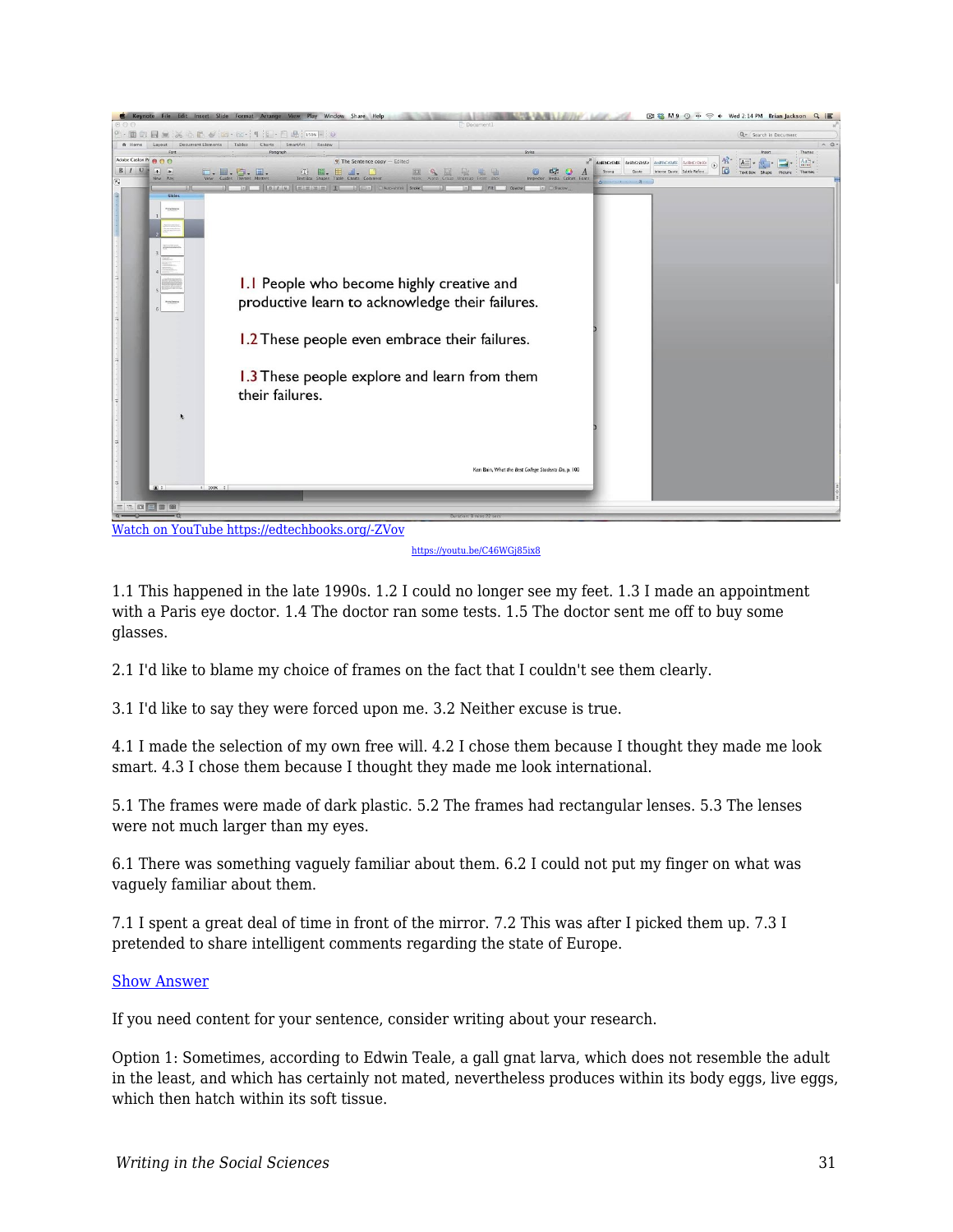Option 2: There is nothing better that students can take home over summer vacation than a sense that what they have learned the previous year has meant they were able, with the help of lots of other people, including that alienated girl with the green hair and that kid who counts on his fingers, and lots and lots of people beyond the walls of the school, to make something important happen, to meet a challenge.

#### [Show Answer](https://edtechbooks.org/)

Have you ever noticed how rearranging the furniture can make a room feel completely new? The same goes for sentences, but sometimes we don't rearrange them because revision, like furniture, can be heavy. With practice though, the task becomes lighter—maybe more like rearranging flowers.

## **5.10 Grammar & Mechanics**

As a side note before we conclude, things like spelling, grammar, and punctuation (I'll lump them under the terms grammar and mechanics) are also components of style (see [Chapter 4 Grammar and](https://edtechbooks.org/writing/grammar_mechanics) [Mechanics](https://edtechbooks.org/writing/grammar_mechanics)). Grammar and mechanics are the lowest level concern, but that doesn't mean you should neglect them. I know they can be annoying—some rules of English make sense; many don't. But anytime we make an error, the reader's attention may be drawn away from the message and dwell on the mistake.

As a comparison, imagine you attend a Hollywood party where celebrities are wearing couture like Armani tuxedos and Dior gowns. You're very impressed with your conversation partner's ensemble—and then you notice a zipper that's not quite, well, zipped. It's hard to ignore. Even though the outfit comes from one of the most prestigious designers on the planet, something's just a little off, a little embarrassing. Don't let that happen to your paper.

Here are two tips for proofreading. First, read the paper aloud. The brain often autocorrects typos when reading silently. You'll also be more accurate if you use a hard copy. Second, read the paper backwards—not directly backwards, but read the last sentence first, then the next-to-last sentence, etc. Reading forward, the mind concentrates on the text's overall meaning and may overlook technicalities like mechanics. As a teacher I really appreciate (and reward!) papers that contain few to no errors, especially in citation. Usually this means the student has managed time well to refine the paper so thoroughly.

## **5.11 Help Them Hear You**

Let's get back to where we started: not boring. Does a 350-page book about pesticides sound not boring to you? Me neither, but that book, *Silent Spring*, has sold more than six million copies in the United States alone since 1962 (Palacio, 2012).

The video below tells the story of the author, or if you prefer the short version, I'll list out her story frame too: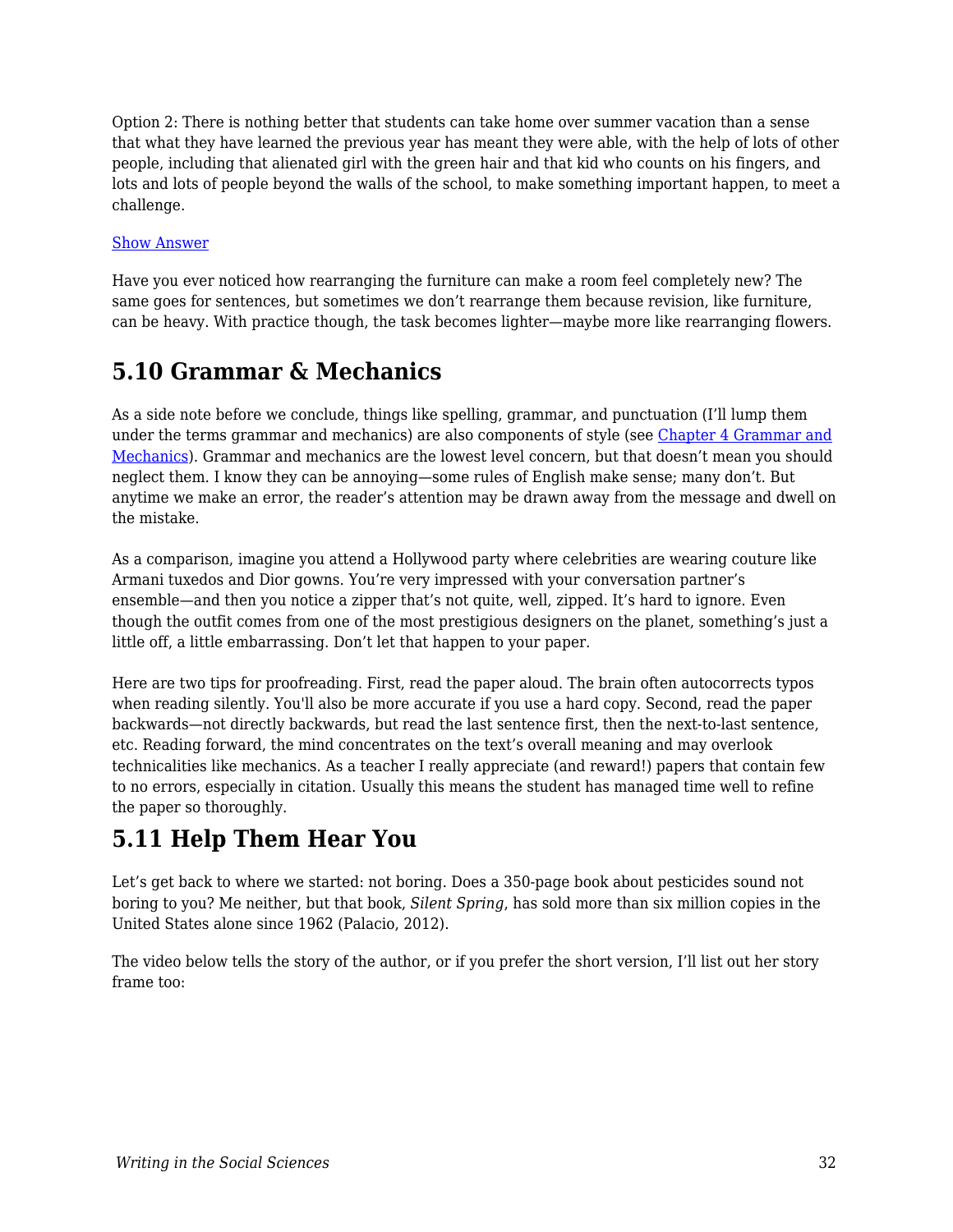

[Watch on YouTube https://edtechbooks.org/-Vhav](https://www.youtube.com/embed/Ipbc-6IvMQI?autoplay=1&rel=0&showinfo=0&modestbranding=1)

<https://youtu.be/Ipbc-6IvMQI>

Character: Rachel Carson, marine biologist.

Objective: Establish the responsible use of pesticides.

Obstacle: The public doesn't know how dangerous pesticides can be. Many only know the pesticide DDT saved millions of lives during Word War II by eradicating malaria-carrying mosquitoes. Apparently, pesticides are the greatest liquid since  $H<sub>2</sub>O$  (hardly an exaggeration—see 4:56). Tactic: Inform the public by writing a book.

Of course, many books don't succeed. What made *Silent Spring* different? First, Rachel Carson had the goods. Her book's reference list was fifty pages long (and you thought your bibliography was a pain). One pesticide manufacturer feared Carson's research so much it threatened to sue the *New Yorker* (which published *Silent Spring* serially) for libel unless the final installment of the book was cancelled. The magazine's legal counsel replied, "Everything in those articles has been checked and is true. Go ahead and sue" (Sherman, 2001, p. 53). Do you have that kind of confidence in the quality and quantity of your research? I know it's a high standard for a college paper, but it's a standard that can mobilize the public to solve a problem.

Carson's second success secret was style, of course. She could have started her book with this sentence: *Pesticides are chemicals that kill or repel unwanted organisms*. But she didn't. In fact, I bet you can guess how she did start it. Read the next paragraph to check your answer:

There was once a town in the heart of America where all life seemed to live in harmony with its surroundings. The town lay in the midst of a checkerboard of prosperous farms, with fields of grain and hillsides of orchards where, in spring, white clouds of bloom drifted above the green fields. In autumn, oak and maple and birch set up a blaze of color that flamed and flickered across a backdrop of pines. Then foxes barked in the hills and deer silently crossed the fields, half hidden in the mists of the fall mornings (1).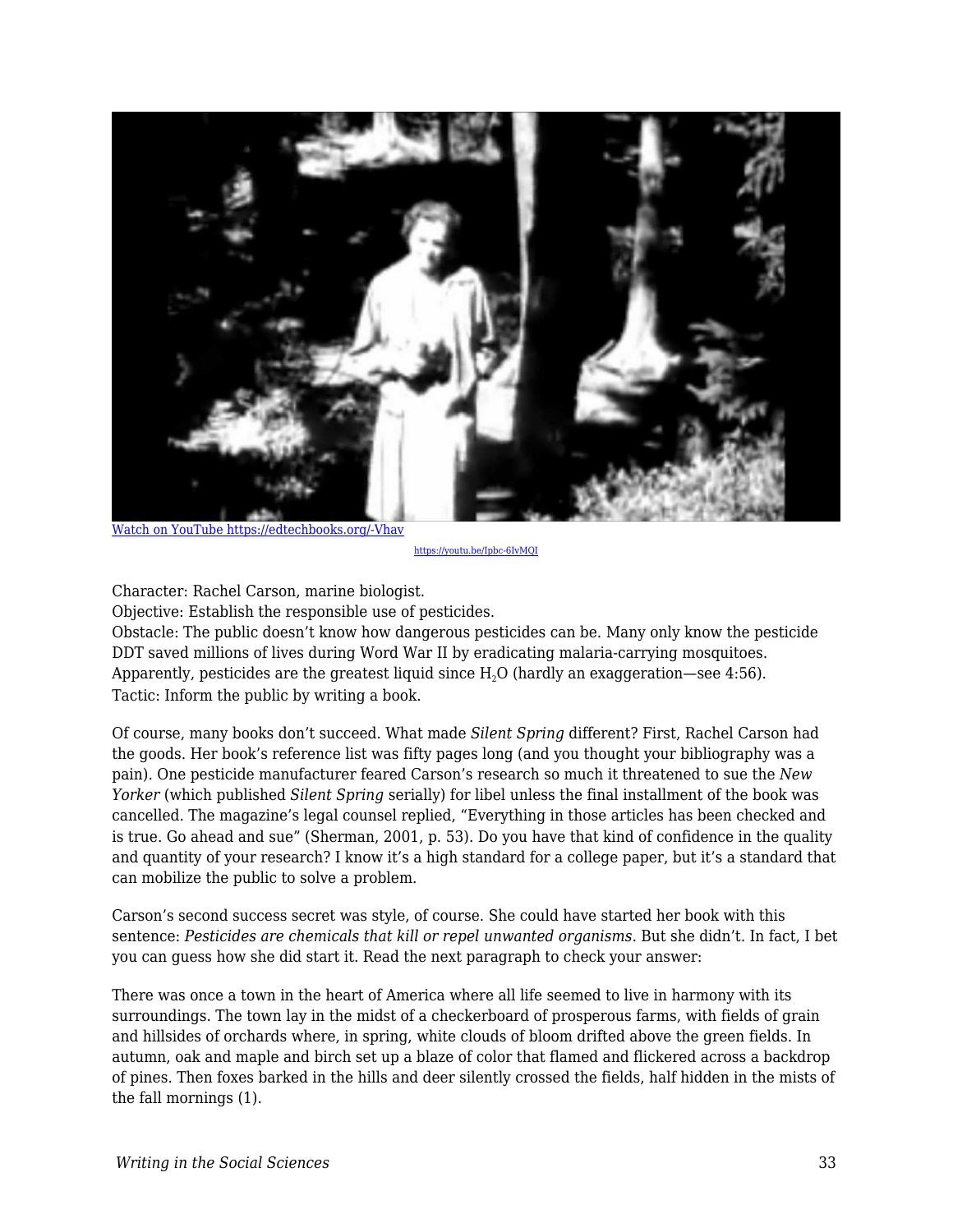Yes, she started with a story—woven with gorgeous language, as I'm sure you noticed. The first chapter is even called "A Fable for Tomorrow." Carson goes on to describe how the town changes: suddenly livestock die off, crops won't grow, and even humans fall ill. She explains that while this town is fictional, each individual disaster has actually occurred in a community.

While subsequent chapters slide from this literary style to a more general style peppered with academia, the wording stays sharp. Plus, the stories—true ones—stick around (you can read one at the *[New Yorker](https://www.newyorker.com/books/double-take/eighty-five-from-the-archive-rachel-carson)*). Carson knew case studies not only hook the reader, they evidence an argument: come for the story; stay for the social change.

*Silent Spring'*s style enchanted me so much, by the time I finished the book, Carson had me easily remembering that endrin is more toxic than dieldrin, that the recommended application of DDT is one pound per acre, and that 100 parts per million of DDD in body tissue is enough to kill birds and fish. And I was a teenage English major.

In response to *Silent Spring*, John F. Kennedy assigned the Presidential Science Advisory Committee to conduct its own studies on pesticides (Michaels, 2003). Twelve of the pesticides Carson deemed most harmful were either more carefully regulated or completely outlawed ("The Powerboat and the Planet," 1999). Many people credit her as the catalyst of the modern environmental movement.

Like Rachel Carson, you as a social scientist have knowledge that would alleviate many of the world's ills. Make us hear you. Well, I guess we can't *make* people listen, but a strong style can make it easier—even fun. Even pesticides.

## **References**

Carson, R. (2002). *Silent Spring*. Boston, MA: Houghton Mifflin.

Fiske, R. H. (2006). *The dictionary of concise writing* (2nd ed.). Portland, OR: Marion Street Press.

Graham, S., & Perin, D. (2007). Writing next: Effective strategies to improve writing of adolescents in middle and high schools—A report to Carnegie Corporation of New York. Washington, DC: Alliance for Excellent Education.

Harrison, D. (2012). Style and delivery: Letting the light shine through. In B. C. McInelly & B. Jackson (Eds.), *Writing and rhetoric* (pp. 163–185). Plymouth, MI: Hayden-McNeil.

Lanham, R. A. (2006). *Revising prose* (5th ed.). New York, NY: Pearson.

Lanham, R. A. (Producer), & Stodel, J. M. (Director). (1981). *Revising prose* [Motion picture]. United States: UCLA Instructional Media.

Michaels, D. (2003). Environmental health science and the legacy of popular literature. *Environmental Health Perspectives, 111*(1), A14–A15.

Palacio, Z. (2012, September 4). *Silent Spring* turns fifty. Retrieved from [https://open.byu.edu/-BBt](https://www.voanews.com/usa/silent-spring-turns-fifty)

The powerboat and the planet. (1999, January/February). *New Internationalist, 309,*16–17.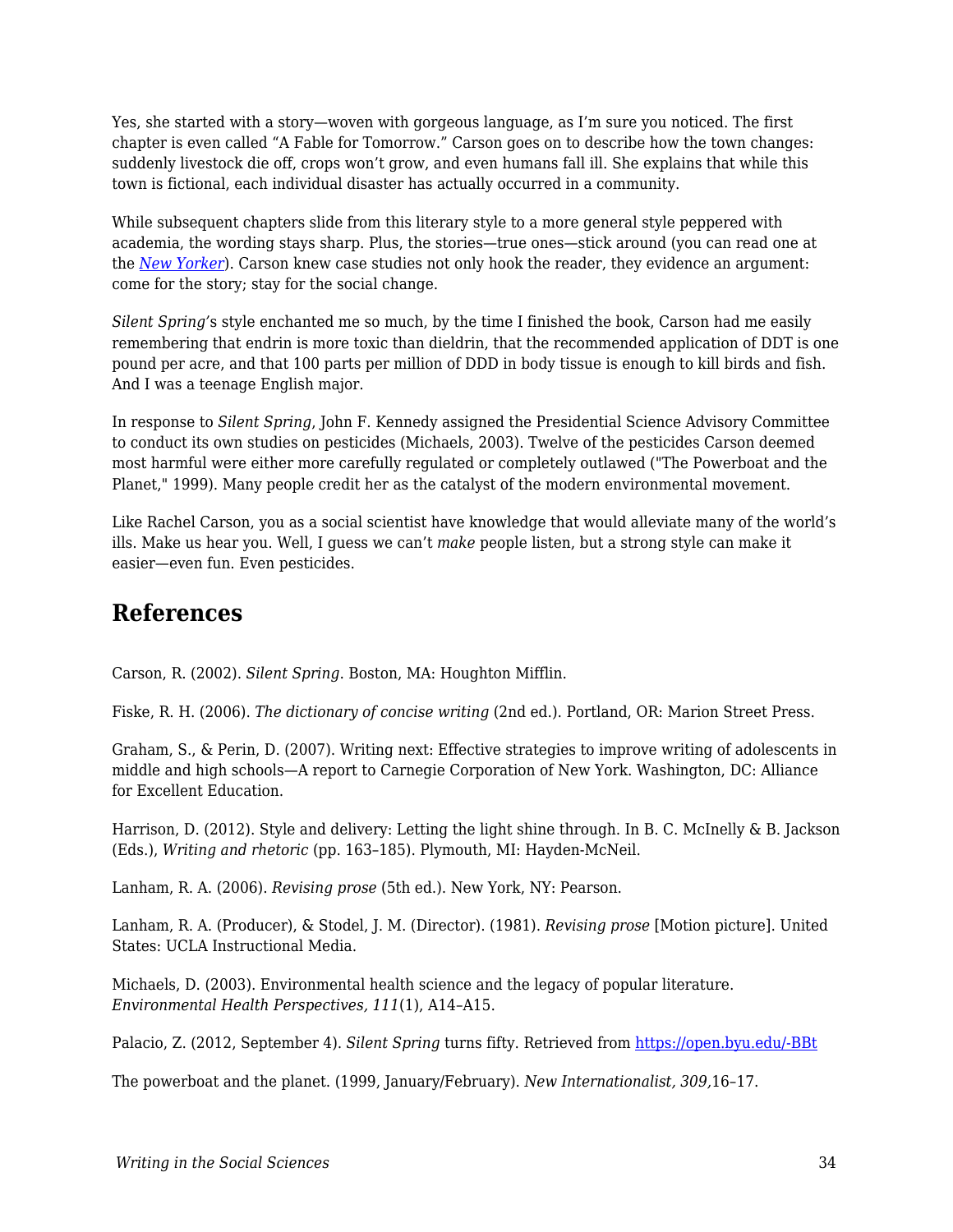Sherman, S. (2001, November/December). Environmental truths. *Columbia Journalism Review, 40*(4), 52–53.

Strunk, W., Jr. (2004). *The elements of style* (4th ed.). New York, NY: Longman.

Taylor, Q. P. (2005). Money and politics in the Land of Oz. *The Independent Review, 9*(3), 413–426.

Williams, J. M. (2010). *Style: Lessons in clarity and grace* (10th ed.). New York, NY: Longman.